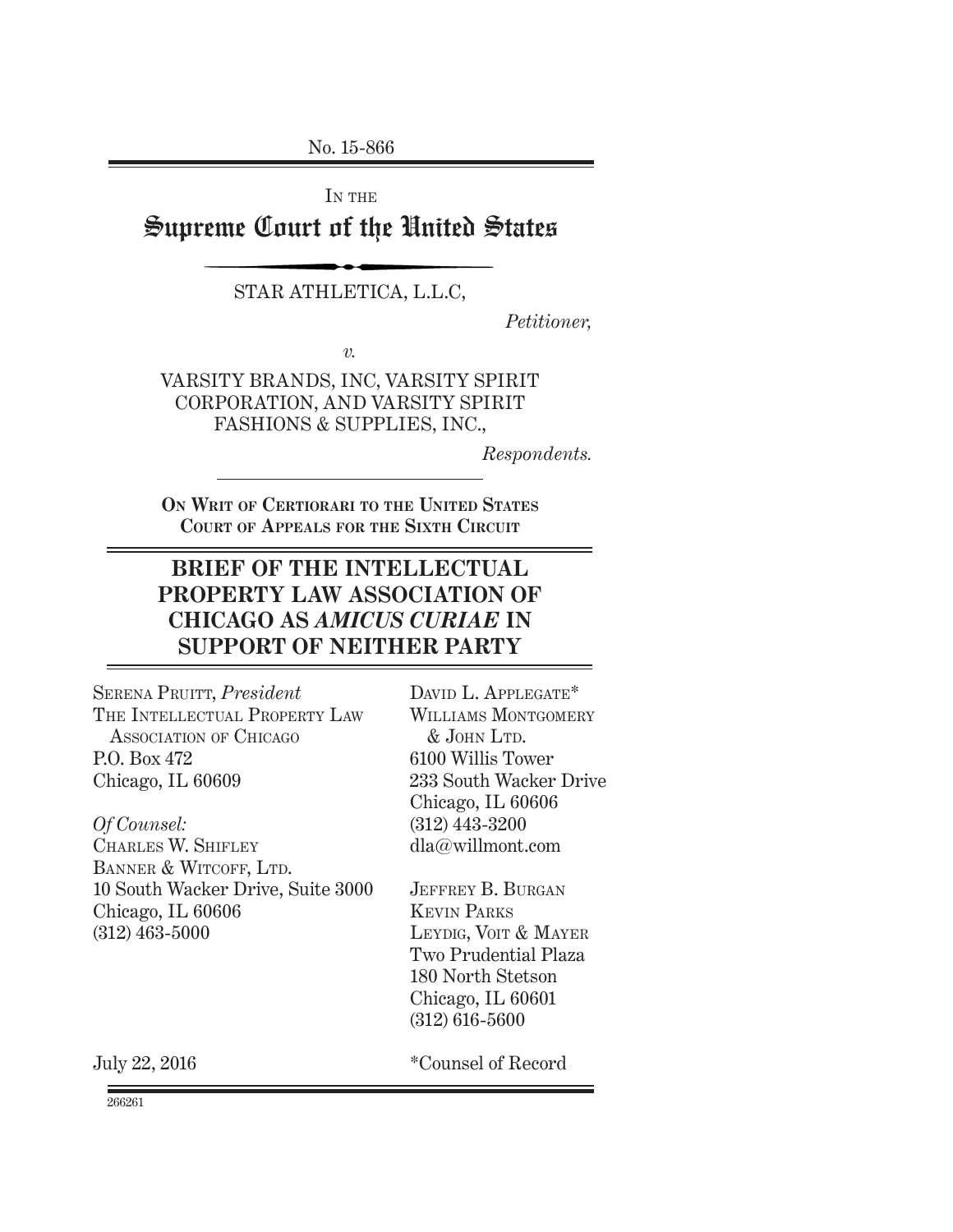# QUESTION PRESENTED

What is the appropriate test to determine when a feature of a useful article is protectable under section 101 of the Copyright Act?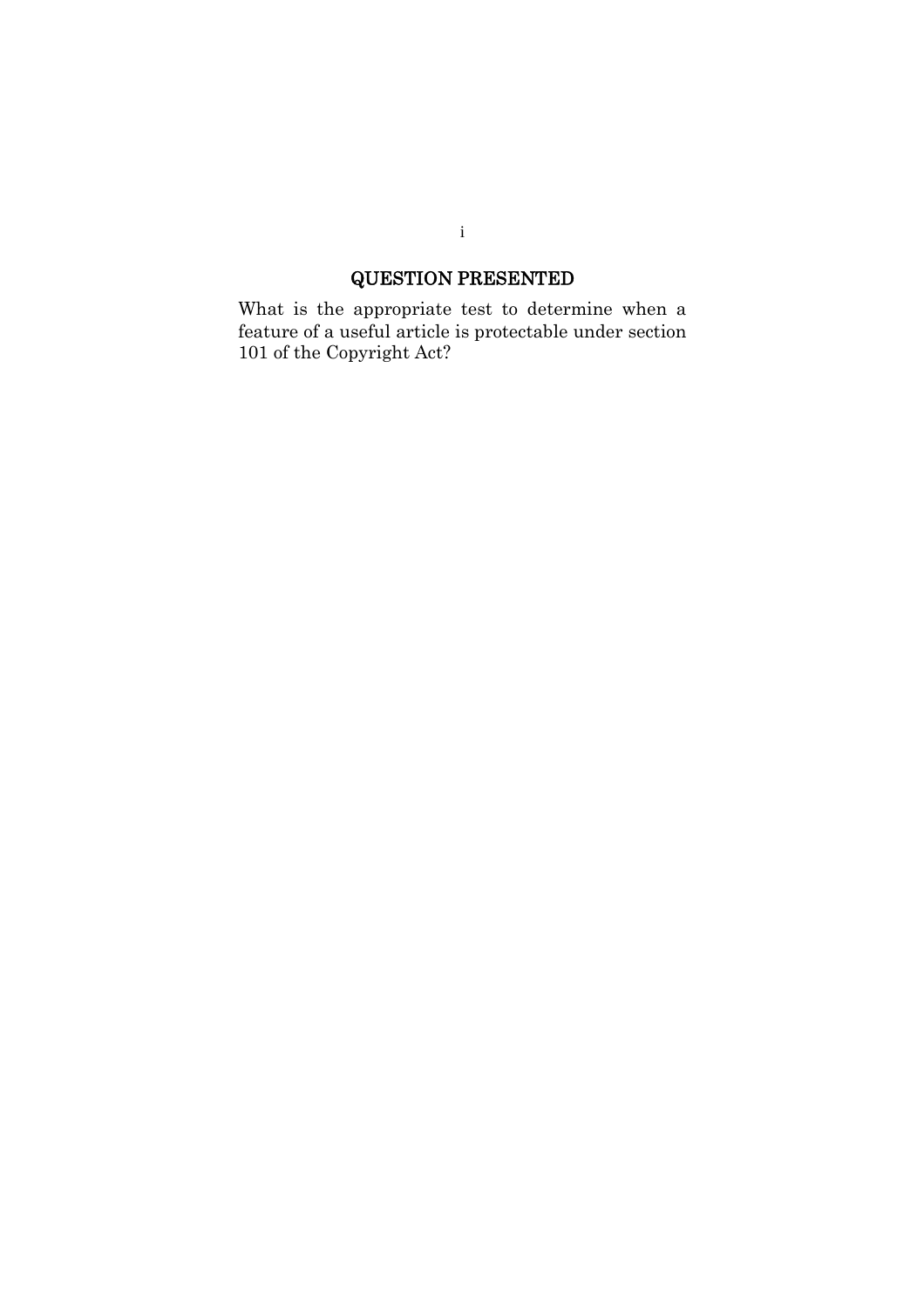# TABLE OF CONTENTS

# Page

| I.        | INTEREST OF AMICUS CURIAE1                                                                                                                                     |
|-----------|----------------------------------------------------------------------------------------------------------------------------------------------------------------|
| II.       |                                                                                                                                                                |
| III.      |                                                                                                                                                                |
| A.        | The people of the United States have<br>both practical and constitutional<br>interests in consistent federal protection<br>of the creations and discoveries of |
| <b>B.</b> | A multiplicity of tests unfairly confounds<br>the rule of law for both innovators and                                                                          |
| C.        | The Court should adopt the Copyright<br>Office side by side approach as the<br>common test nationwide.  12                                                     |
|           | The Copyright Office test reflects the<br>1.<br>judgment of the legislative and the judicial                                                                   |
|           | The Compendium is a recognized authority<br>2.<br>on conceptual separability. 15                                                                               |
|           | The Copyright Office test is both<br>3.<br>administrable and practical 16                                                                                      |
| IV.       |                                                                                                                                                                |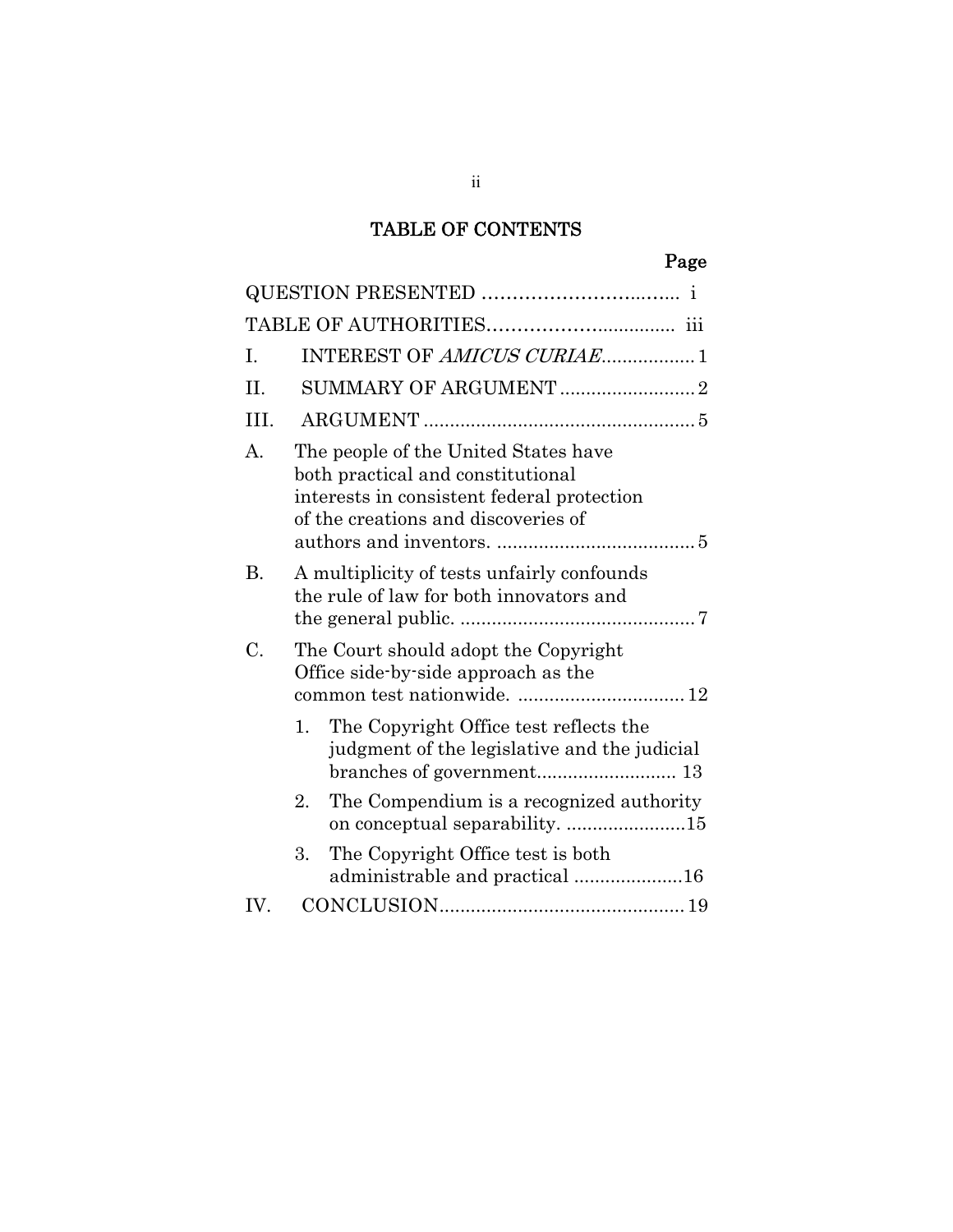# TABLE OF AUTHORITIES

# Page

## Cases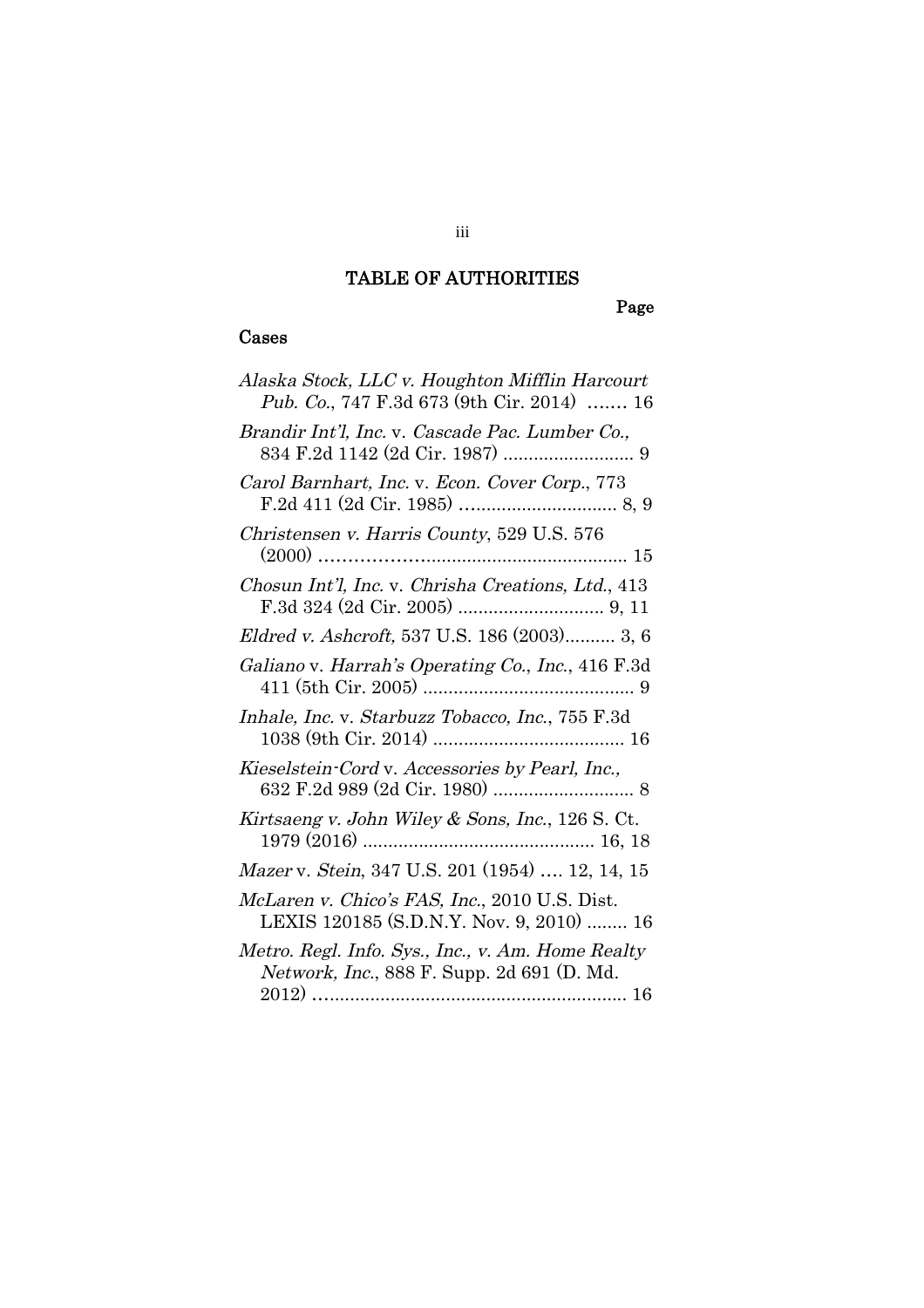# TABLE OF AUTHORITIES—Continued Page

| New State Ice Co. v. Liebmann, 285 U.S. 262                                                               |
|-----------------------------------------------------------------------------------------------------------|
| Peabody v. Norfolk, 98 Mass. 452 (1868)  6                                                                |
| Pivot Point Int'l, Inc. v. Charlene Prods., Inc.,<br>372 F.3d 913 (7th Cir. 2004)  9, 10, 11              |
| Rogers v. Better Bus. Bureau of Metro. Houston,<br><i>Inc.</i> , 887 F. Supp. 2d 722 (S.D. Tex. 2012)  16 |
| Traffix Devices, Inc. v. Marketing Displays, Inc.,                                                        |
| Whimsicality, Inc. v. Rubie's Costume Co., Inc.                                                           |

# Statutes and Regulations

### iv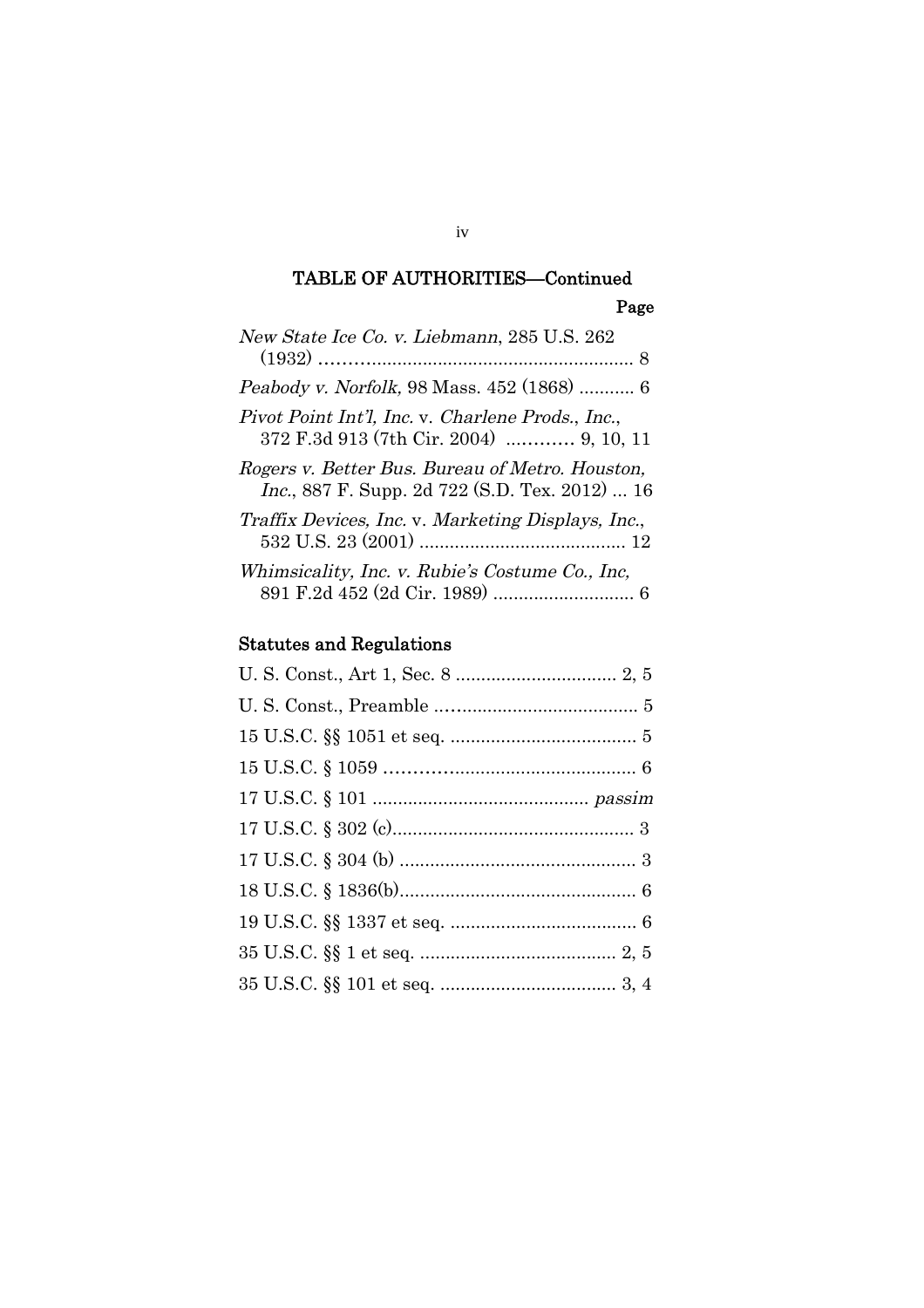# TABLE OF AUTHORITIES—Continued

| Page                                                                                                                                        |
|---------------------------------------------------------------------------------------------------------------------------------------------|
|                                                                                                                                             |
|                                                                                                                                             |
|                                                                                                                                             |
| 37 C.F.R. § 202.10(c) (1959) (repealed)  14                                                                                                 |
| $\rm{Rules}$                                                                                                                                |
|                                                                                                                                             |
| Other Authorities                                                                                                                           |
| 1 M. NIMMER & D. NIMMER ON COPYRIGHT                                                                                                        |
| 1 Paul Goldstein, Copyright: Principles, Law &                                                                                              |
| 2 W. PATRY, PATRY ON COPYRIGHT §§                                                                                                           |
| Barton R. Keyes, Alive and Well: The (Still)<br><b>Ongoing Debate Surrounding Conceptual</b><br>Separability in American Copyright Law, 69  |
| COMPENDIUM II OF COPYRIGHT OFFICE                                                                                                           |
| COMPENDIUM OF U.S. COPYRIGHT OFFICE                                                                                                         |
| Registrability of Costume Designs, 56 Fed. Reg.                                                                                             |
| Robert C. Denicola, Applied Art & Indus. Design:<br>A Suggested Approach to Copyright in Useful<br>Articles, 67 MINN. L. REV. 707 (1983)  9 |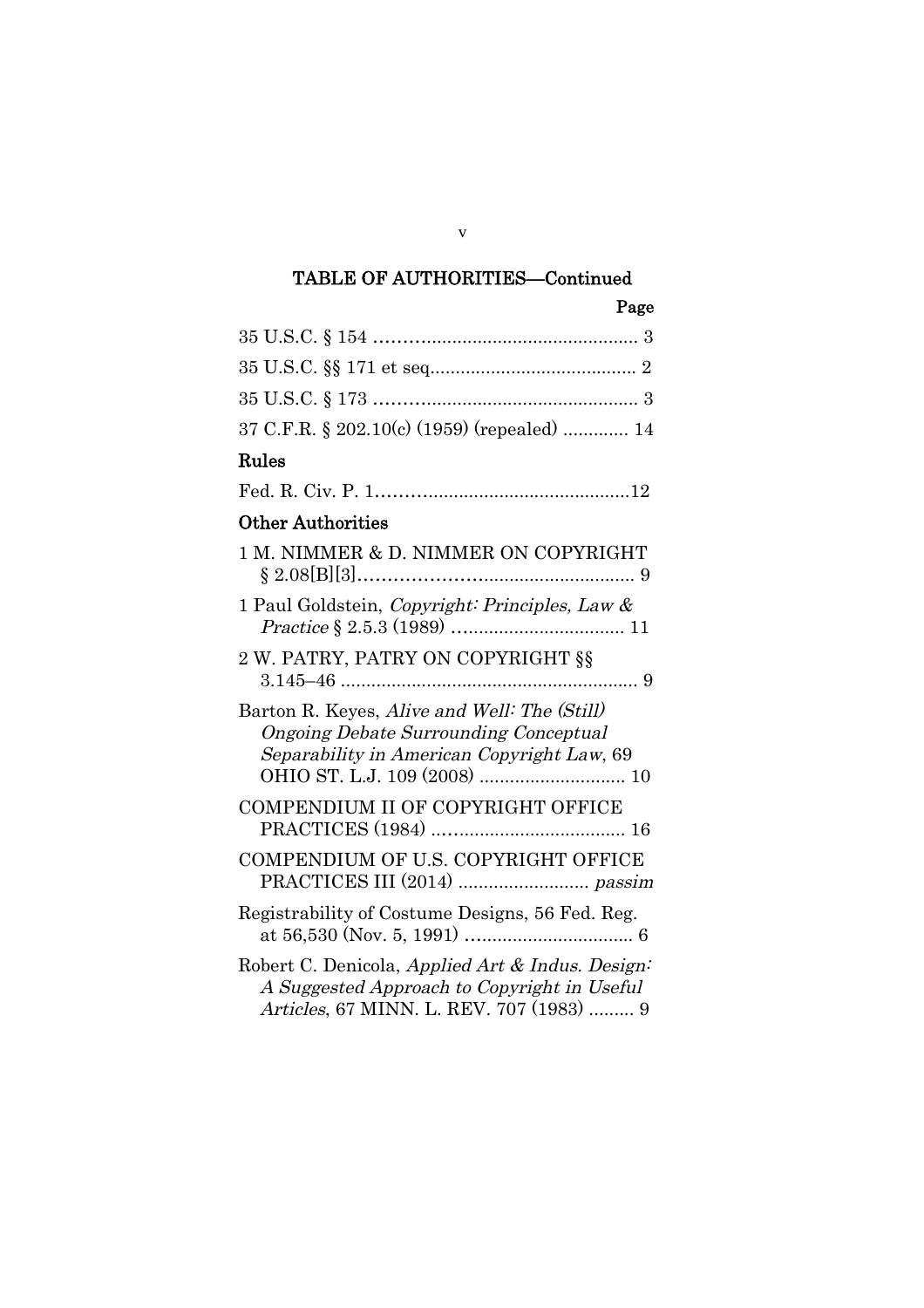## I. INTEREST OF AMICUS CURIAE<sup>1</sup>

Founded in 1884, the Intellectual Property Law Association of Chicago ("IPLAC") is the country's oldest bar association devoted exclusively to intellectual property matters. Located in Chicago, a principal locus and forum for the nation's authors, artists, inventors, scholarly pursuits, arts, creativity, research and development, innovation, patenting, and patent litigation, IPLAC is a voluntary bar association of over 1,000 members with interests in the areas of patents, trademarks, copyrights, and trade secrets, and the legal issues they present. Its members include attorneys in private and corporate practices before federal bars throughout the United States, as well as the U.S. Patent and Trademark Office and the U.S. Copyright Office. IPLAC represents both patent holders and other innovators in roughly equal measure. In litigation, IPLAC's members are split roughly equally between plaintiffs and defendants.<sup>2</sup> As part of its central objectives,

<sup>1</sup> Pursuant to Supreme Court Rule 37.2, counsel of record received timely notice of the intent to file this brief under the Rule and consent was granted.

<sup>2</sup> In addition to the required statement of footnote 1, IPLAC adds that after reasonable investigation, IPLAC believes that (a) no member of its Board or Amicus Committee who voted to prepare this brief, or any attorney in the law firm or corporation of such a member, represents a party to this litigation in this matter, (b) no representative of any party to this litigation participated in the authorship of this brief,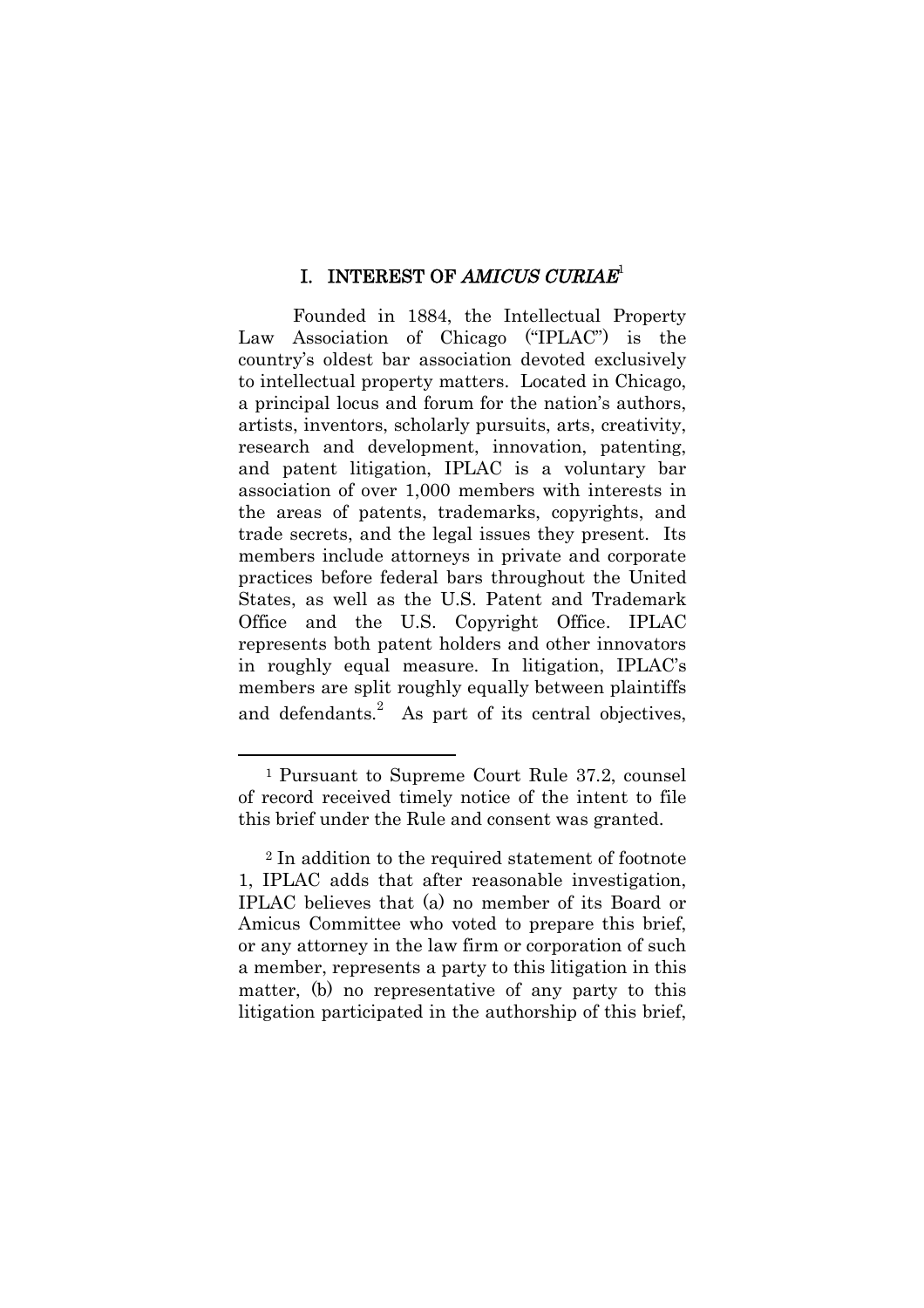IPLAC is dedicated to aiding in the development of intellectual property law, especially in the federal courts.<sup>3</sup>

#### II. SUMMARY OF ARGUMENT

IPLAC supports Petitioner's argument that the same standard test should determine when a feature of a useful article is protectable under section 101 of the Copyright Act. IPLAC takes no position on the merits of the case.

Under the Constitution, Congress may "secure for limited Times to Authors and Inventors the exclusive Right to their respective Writings and Discoveries." U.S. CONST., Art. I, Sec. 8, Cl. 8. This delegated power's purpose is to "promote the Progress of Science [knowledge] and useful Arts." Id. Congress has exercised this power by creating a patent statute for inventors or discoverers of useful, novel, and non-obvious inventions or discoveries, 35 U.S.C. §§ 1 et seq.; a design patent statute for ornamental designs of useful objects, 35 U.S.C. §§ 171 et seq.; and a copyright statute for a host of original works fixed in a tangible medium of

and (c) no one other than IPLAC, or its members who authored this brief and their law firms or employers, made a monetary contribution to the preparation or submission of this brief.

<sup>3</sup> Although over 30 federal judges are honorary members of IPLAC, none of them was consulted or participated in any way regarding this brief.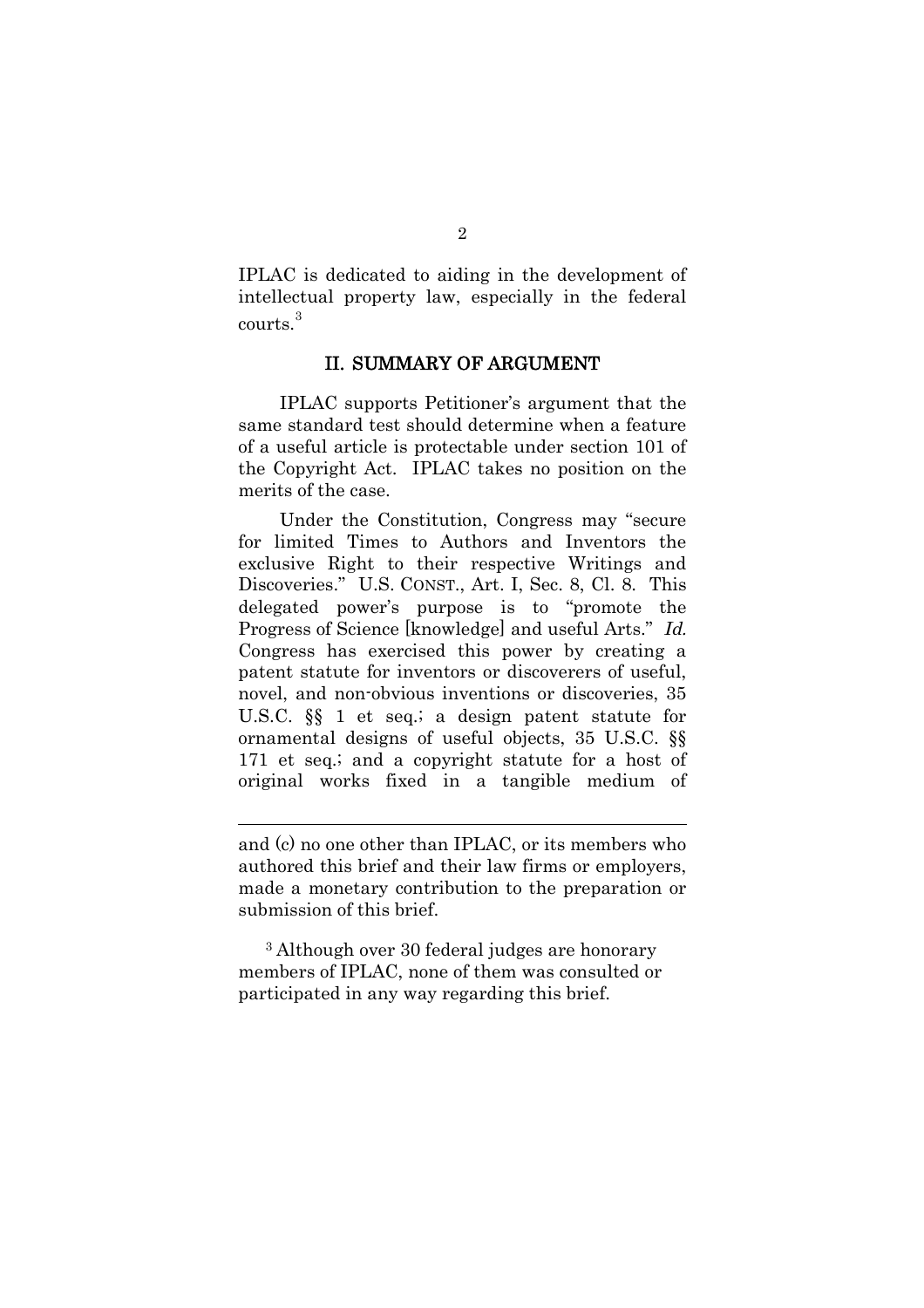expression. 17 U.S.C. §§ 101 et seq. The current term of utility patents is generally twenty years from the date of application, 35 U.S.C. § 154; the current term of a design patent is fifteen years from the date of grant, 35 U.S.C. § 173; but the current term of a U.S. copyright may be 95 years or more. 17 U.S.C. §§ 302(c), 304(b); see Eldred v. Ashcroft, 537 U.S. 186, 199-204 (2003) (finding that Congress may constitutionally extend the term of existing copyrights, albeit not in perpetuity).

Given these different terms of protection, having a standard test for when section 101 of the Copyright Act may protect a feature of a useful article is essential to a coherent copyright scheme. Having a standard test is also essential to a coherent scheme for the protection of intellectual property more generally. Indeed, it is integral to the Congressional scheme for promoting "the Progress of Science and useful Arts." At bottom, that scheme must carefully balance the limited monopoly granted to the inventor or author with the benefit obtained by the public.

The inventor of a purely ornamental design for a cell phone screen, for example, should not be able to evade the Congressional fifteen-year limit of a design patent by claiming utility patent protection over that same ornamental design. If some aspect of the cell phone screen somehow constitutes a novel, useful, and non-obvious invention or discovery, then the inventor may apply for a utility patent, but the claimed invention must also meet the other statutory requirements for obtaining a patent. See 35 U.S.C. §§ 101 et seq.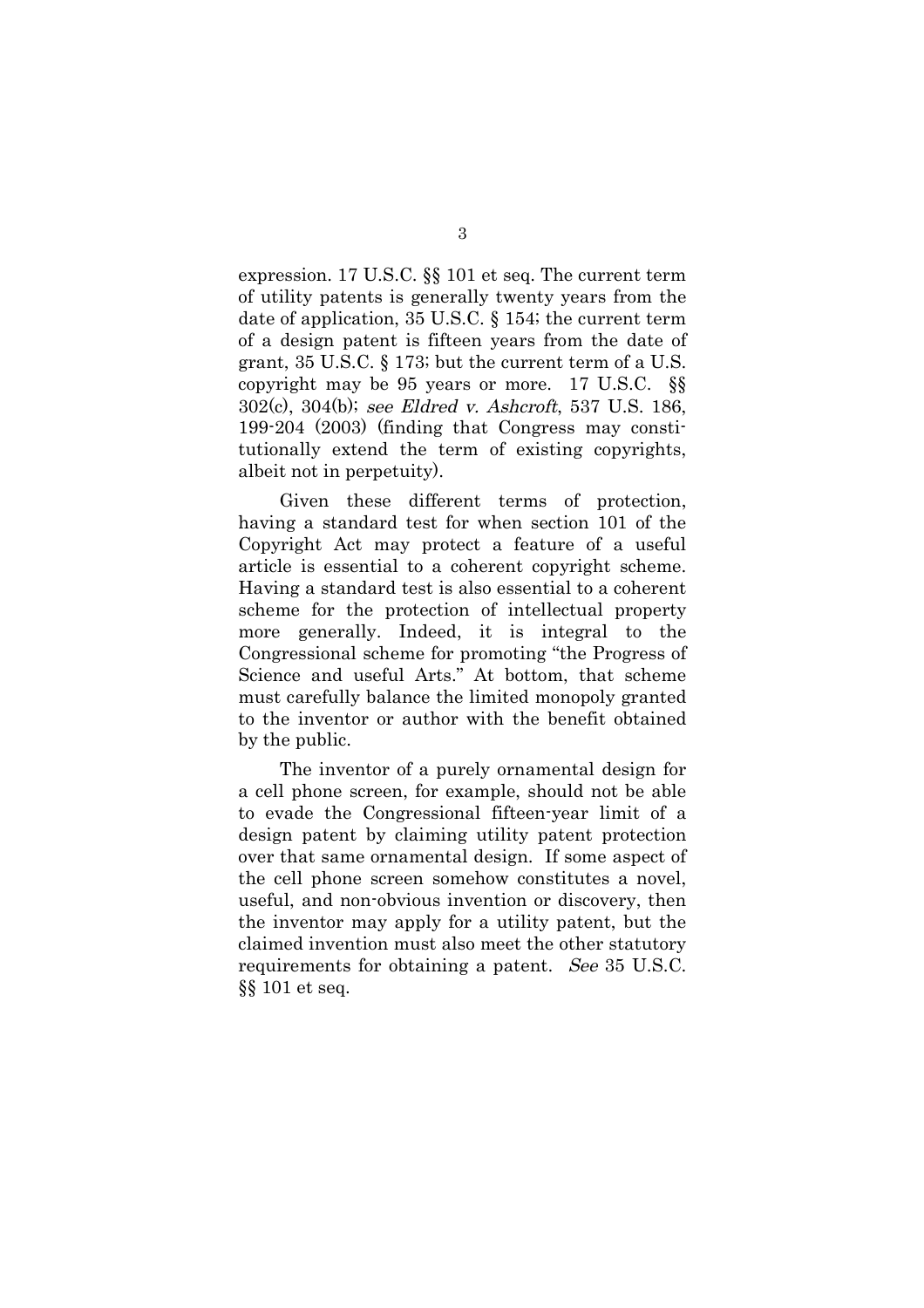Likewise, the ornamental design on that same cell phone screen may be subject to copyright protection, so long as it qualifies as an "original work of authorship" and meets the other statutory requirements for copyrightability. See 17 U.S.C. §§ 101 et seq. However, copyright protection does not extend to the functional aspects of the cell phone screen itself. Id.; see also, Mazer v. Stein, 347 U.S. 201 (1954); 35 U.S.C. §§ 101 et seq.

Thus, the creator of a useful article should not be able to circumvent the temporal limit on a utility patent by instead claiming copyright protection for its "design." Rather, that creator must look for some other form of protection, such as trade secret, or subject itself to the normal competitive forces of the marketplace for its products.

Consonant with the Constitution, the Congressional statutory scheme also reflects a balance between state and federal protections. A trademark owner may choose, for example, either common law trademark protection or federal registration. Depending on the nature of the invention or discovery, one may choose between federal patent protection on the one hand and either federal or state law trade secret protection on the other.<sup>4</sup>

For the statutory scheme to work properly in each of these examples, the courts must apply a consistent test for affording the statutory protection. IPLAC therefore supports Petitioner in arguing for a common test of uniform application but argues in

<sup>4</sup> The Defend Trade Secrets Act of 2016 creates a federal civil cause of action for trade secret misappropriation.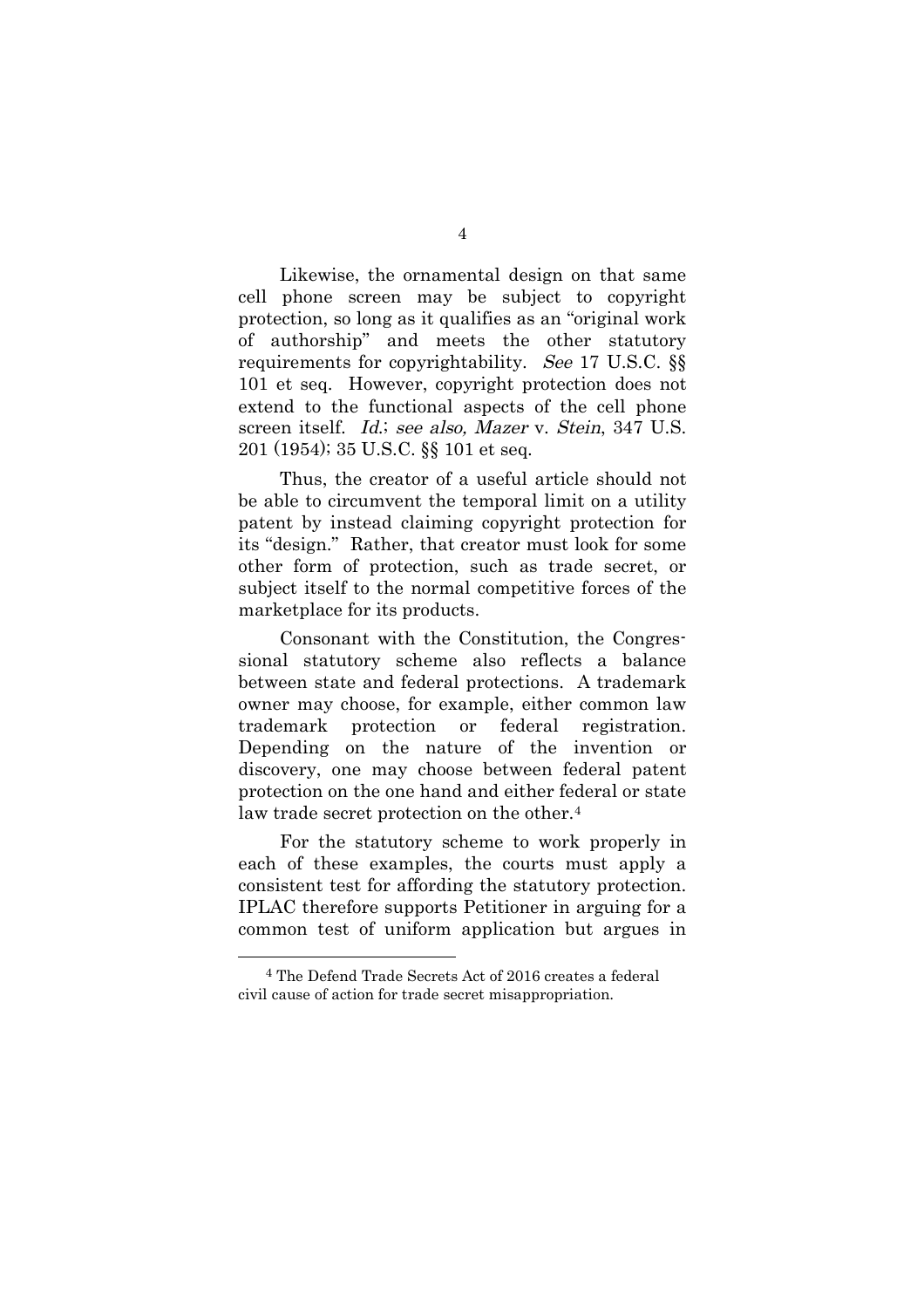favor of neither party on the merits. Instead, IPLAC submits that the so-called "side-by-side" analysis for conceptual separability set forth in the COMPEN-DIUM OF U.S. COPYRIGHT OFFICE PRACTICES III, § 924.2(B) (2014) is the appropriate test for determining when a feature of a useful article is protectable under Section 101 of the Copyright Act.

## III. ARGUMENT

## A. The People of the United States Have Both Practical and Constitutional Interests in Consistent Federal Protection of the Creations and Discoveries of Authors and Inventors.

The purpose of the Constitution's patent and copyright clause is "to promote the Progress of Science and the Useful Arts, by securing for limited Times to Authors and Inventors the exclusive Right to their respective Writings and Discoveries." U.S. CONST., Art I, Sec, 8, Cl. 8. Those rights, limited in time, are in turn ancillary to the purposes of the Constitution itself: "to form a more perfect Union, establish Justice, insure domestic Tranquility, provide for the common Defence, promote the general Welfare, and secure the Blessings of Liberty to ourselves and our Posterity ... ." Id., Preamble.

Against that background, the Congressional representatives of the people and the States have established over time comprehensive schemes for protecting and limiting intellectual property rights. These legislative schemes currently comprise federal laws governing both utility and design patents, 35 U.S.C. §§ 1 et seq.; trademarks and trade dress, 15 U.S.C. §§ 1051, et seq.; copyrights, 17 U.S.C. §§ 101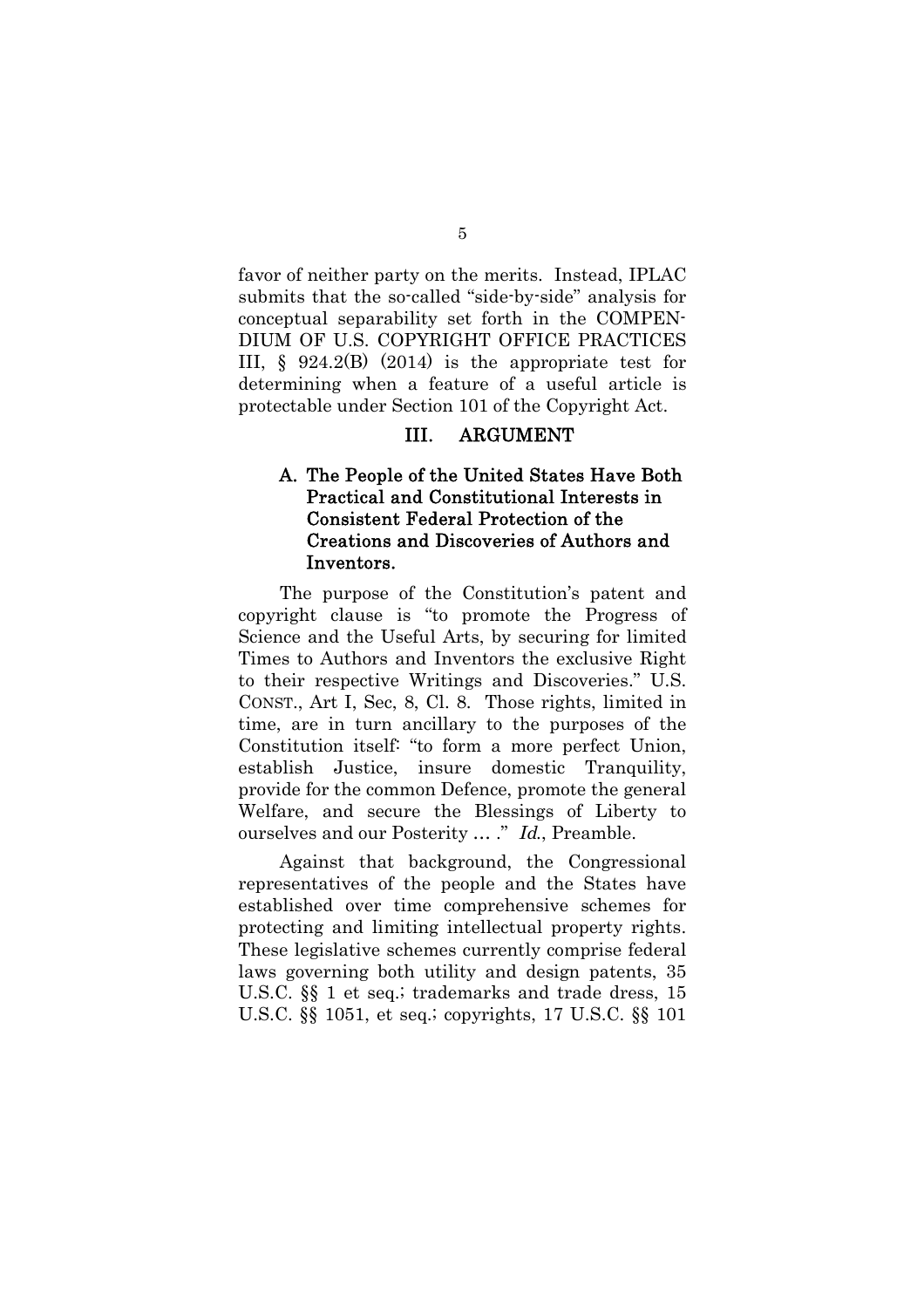et seq.; plant varieties, mask works, and unfair competition, e.g., 19 U.S.C. §§ 1337, et seq.; and, most recently, trade secrets, 18 U.S.C. § 1836 (b). Nowhere among them is the protection of clothing designs per se. See., e.g., Whimsicality, Inc. v. Rubie's Costume Co., Inc., 891 F.2d 452, 455 (2d Cir. 1989) (clothes cannot be copyrighted); Registrability of Costume Designs, 56 Fed. Reg. 56,530 at 56,531 (Nov. 5, 1991) ("Garments are useful articles, and the designs of such garments are generally outside of the copyright law.").

The effect of these statutes and regulations is both inclusionary and exclusionary. The inventor who successfully commercializes an invention enjoys either profits or a licensing revenue stream, but can exclude others for only a limited time. Thereafter the public is free to exploit the invention and to improve upon it. The author of a successful play or novel – and his or her descendants – will enjoy royalties from performances or book sales and the right to create derivative works, but only until the copyright expires. Then others may exploit and build upon those works, which become part of the public domain. See, e.g., Eldred, 537 U.S. at 214-215.

Trademarks and trade dress can distinguish products and services so long as they are used consistently in commerce. Registered marks may enjoy the benefits of registration so long as they are used in commerce and a fee is paid. See, e.g., 15 U.S.C. § 1059(a). Trade secrets can last forever, so long as they remain subject to reasonable efforts to maintain their secrecy and derive independent financial value from it. See, e.g., Peabody v. Norfolk, 98 Mass. 452 (1868).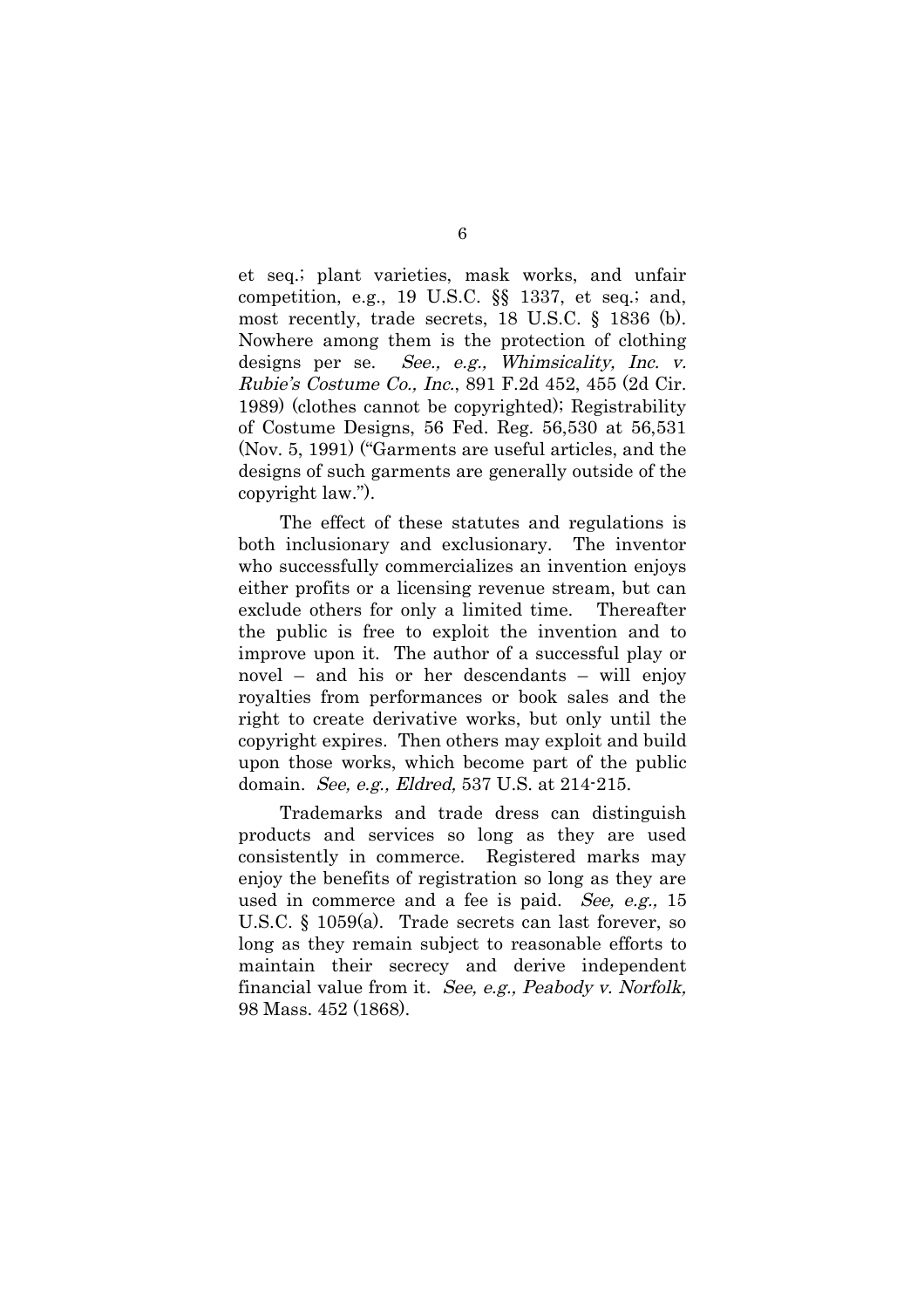But each of these statutory rights also has costs and limitations. The Congressional cost-benefit analysis is upset when the statutory scheme intended for one kind of innovation is applied to another kind of innovation. Only by knowing which is which and applying the correct protection is the statutory scheme preserved. And only then is the proper balance struck between the rights of innovators and the rights of the public.

If one could obtain a utility patent for an ornamental design, for example, one could double the intended period of protection. If one could copyright a patentable invention, one could extend the patent monopoly by at least half a century. At least according to legislative judgment, that would overcompensate innovators and overly restrict the rights of the consuming public.

## B. A Multiplicity of Tests Unfairly Confounds the Rule of Law for Both Innovators and the General Public.

A nation of laws and not of individuals needs laws that are user-friendly: readily ascertainable, consistent, and easy to apply. Anything else leaves the legal process solely in the hands of experts and subjects the rule of law itself to disdain. For an innovator to obtain one result in one jurisdiction and, on the same facts, a different result in another, is inherently antithetical to the rule of law. It creates confusion among innovators, suggests arbitrariness to the general public, breeds disrespect for the rule of law, and invites forum-shopping by litigants.

This is particularly true in the case of federal law, such as the copyright law at issue here. Subject only to Constitutional constraints, state laws may of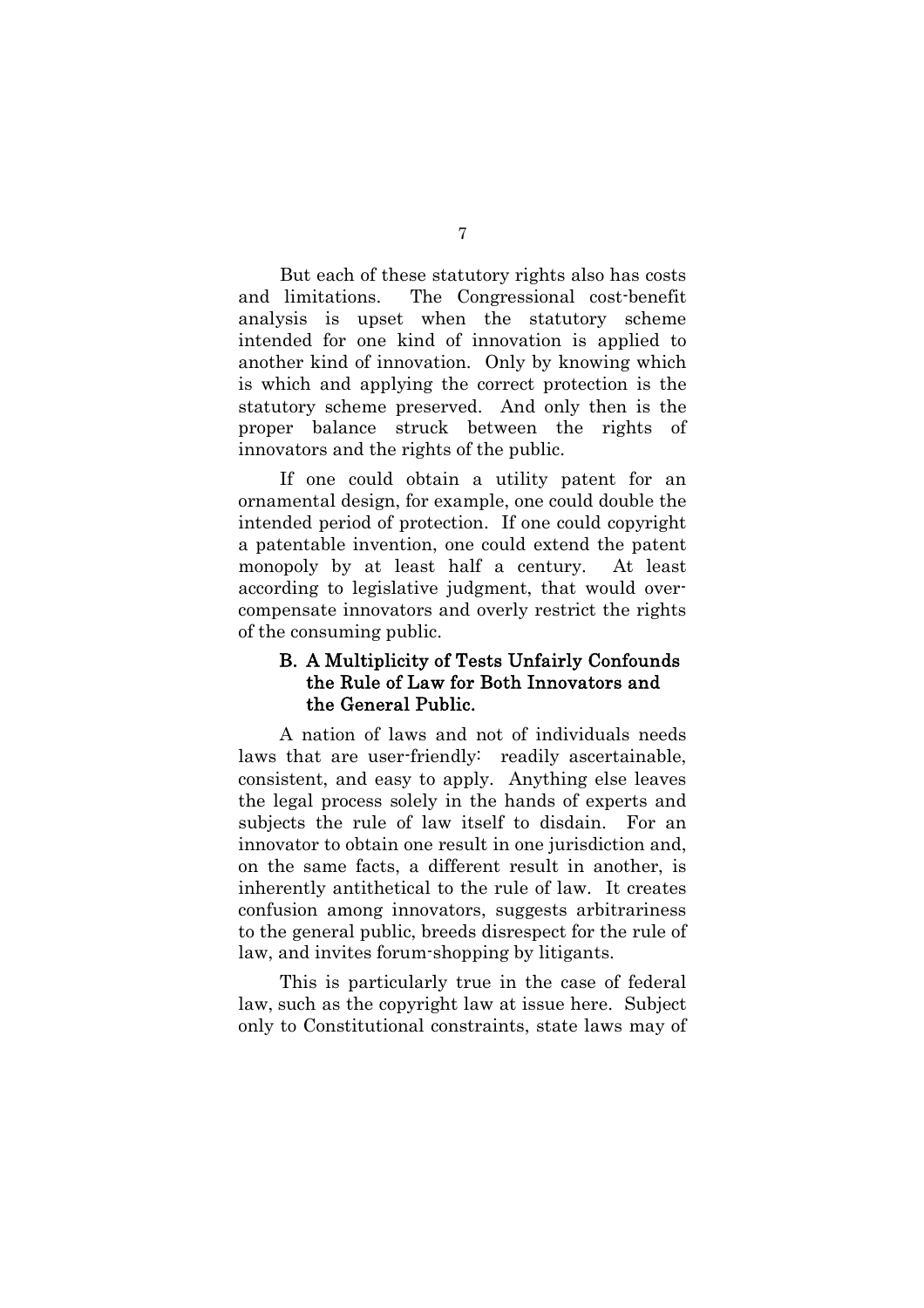course vary, for the states are the laboratories of democracy. New State Ice Co. v. Liebmann, 285 U.S. 262, 311 (1932) (Brandeis, J., dissenting). But federal law should not vary from district to district or circuit to circuit. As Petitioner points out, however, that is essentially the case before the Court. Pet. Br. at 20, citing Pet. App. 30a-33a.

To be copyrightable, the "pictorial, graphic, or sculptural" features of a "useful article" must be capable of being "identified separately from, and … capable of existing independently of, the utilitarian aspects of the article." 17 U.S.C. § 101. Yet as Petitioner discerns from the case law and academic writing, ten or eleven different tests for "conceptual separability" currently exist:

1. The Copyright Office Approach: "… only if the artistic feature and the useful article could both exist side by side and be perceived as fully realized, separate works—one an artistic work and the other a useful article." COMPENDIUM OF U.S. COPY-RIGHT OFFICE PRACTICES III § 924.2(B) (2014). Cert. Pet. at 21.

2. The Primary–Subsidiary Approach: if the artistic features of the design are "primary" to the subsidiary utilitarian function. Kieselstein-Cord v. Accessories by Pearl, Inc., 632 F.2d 989, 993 (2d Cir. 1980). See Pet. Br. at 42.

3. The Objectively Necessary Approach: if the artistic features of the design are "wholly unnecessary to the performance of the utilitarian function" of the article. *Carol Barnhart*, *Inc. v. Econ.* Cover Corp., 773 F.2d 411, 419 (2d Cir.1985). See Pet. Br. at 42.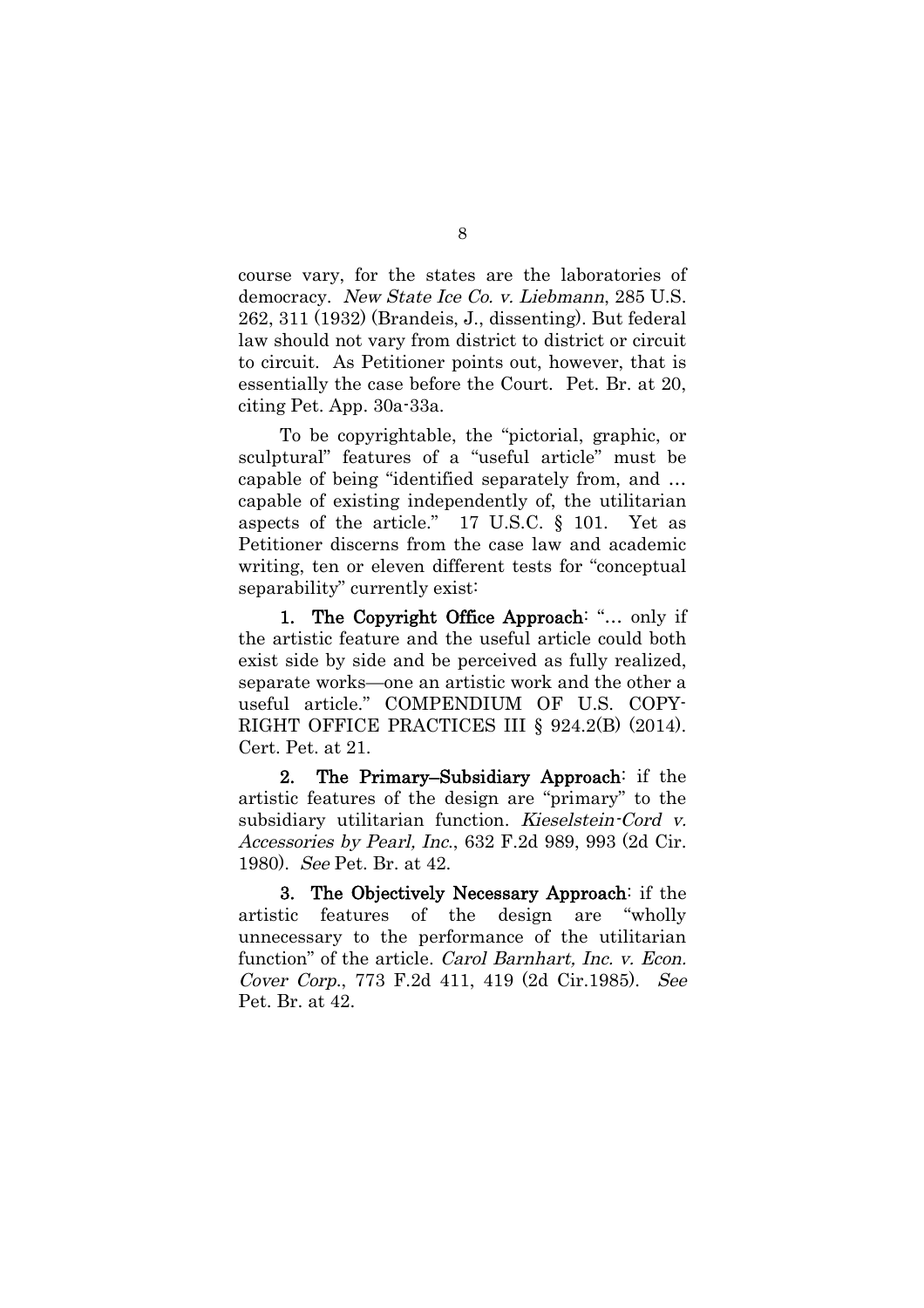4. The "Ordinary–Observer" Approach: if "the design creates in the mind of the ordinary observer two different concepts that are not inevitably entertained simultaneously." Id. at 422 (Newman, J., dissenting). See Pet. Br. at 42.

5. The Design–Process Approach: if the "design elements can be identified as reflecting the designer's artistic judgment exercised independently of functional influences." Brandir Int'l, Inc. v. Cascade Pac. Lumber Co., 834 F.2d 1142, 1145 (2d Cir. 1987); see, also, Pivot Point Int'l, Inc. v. Charlene Prods., Inc., 372 F.3d 913, 930-931 (7th Cir. 2004); Robert C. Denicola, Applied Art & Indus. Design: A Suggested Approach to Copyright in Useful Articles, 67 MINN. L. REV. 707, 741–45 (1983). See Pet Br. at 40.

6. The Stand–Alone Approach: if "the useful article's functionality remain[s] intact once the copyrightable material is separated." Pivot Point, 372 F.3d at 934 (Kanne, J., dissenting). See Pet. Br. at 42.

7. The Likelihood–of–Marketability Approach: if "'there is substantial likelihood that even if the article had no utilitarian use it would still be marketable to some significant segment of the community simply because of its aesthetic qualities.'" Galiano v. Harrah's Operating Co., Inc., 416 F.3d 411, 419 (5th Cir. 2005) (quoting 1 M. NIMMER and D. NIMMER, NIMMER ON COPYRIGHT 2.08[B][3], at 2-101); see, also, Chosun Int'l, Inc. v. Chrisha Creations, Ltd., 413 F.3d 324, 330 (2d Cir. 2005) (applying something like the ordinary-observer approach). See Pet. Br. at 35.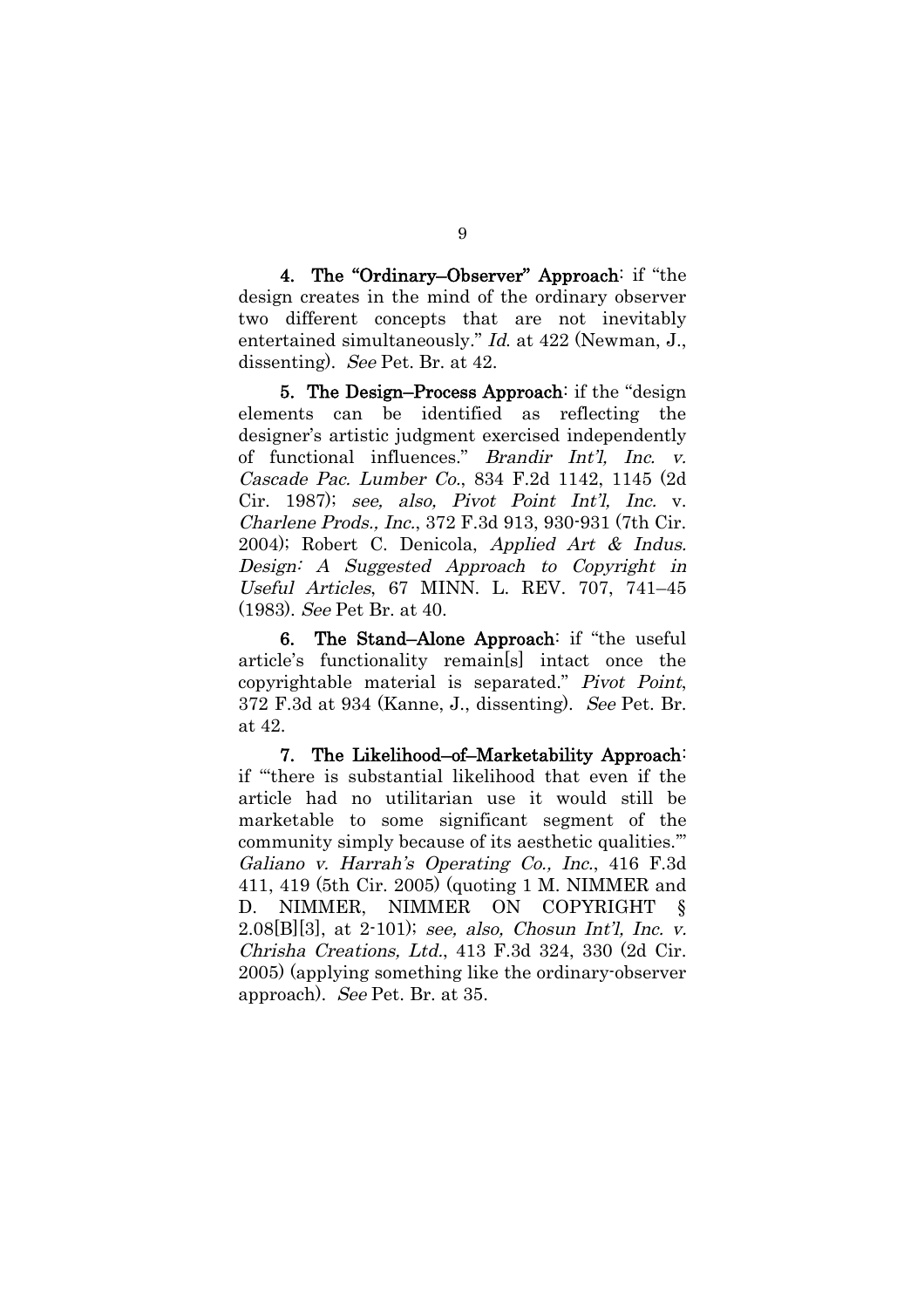Two academic approaches that have not been adopted by any federal appellate courts:

8. The William Patry approach ("whether the pictorial, graphic, or sculptural features are dictated by the form or function of the utilitarian aspects of the useful article.") See 2 W. PATRY, PATRY ON COPYRIGHT §§ 3.145–46. See Pet. Br. at 43.

9. The subjective-objective approach (citing Note, Barton R. Keyes, Alive and Well: The (Still) Ongoing Debate Surrounding Conceptual Separability in American Copyright Law, 69 OHIO ST. L.J. 109, 141 (2008)). See Pet. Br. at 43; Pet. App. 33a.

#### 10. The Sixth Circuit Panel Majority Approach:

(1) Is the design a pictorial, graphic, or sculptural work?

(2) If [so], is it a design of a useful article?

(3) What are the utilitarian aspects of the useful article?

(4) Can the viewer of the design identify "pictorial, graphic, or sculptural features" "separately from . . . the utilitarian aspects of the [useful] article[?]"

(5) Can "the pictorial, graphic, or sculptural features" of the design of the useful article "exist[] independently of [] the utilitarian aspects of the [useful] article[?]"

[Pet. App. 37a–39a (quoting 17 U.S.C. § 101) (alterations within quotations done by panel majority).]

11. The Seventh Circuit/Goldstein approach: "the artistic features 'can stand alone as a work of art traditionally conceived, and . . . the useful article in which it is embodied would be equally useful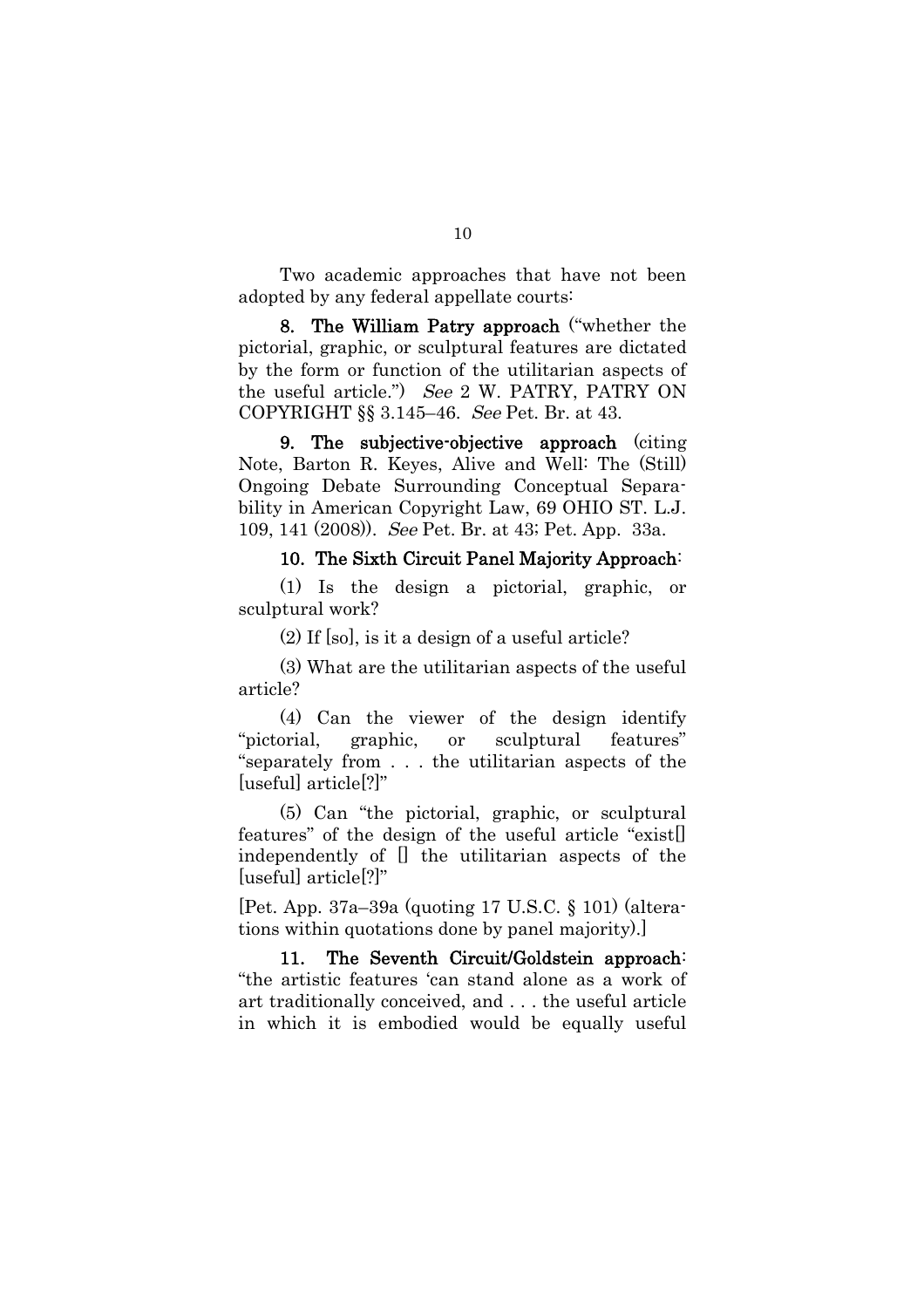without it." *Pivot Point*, 372 F.3d at 923 (quoting 1) Paul Goldstein, Copyright: Principles, Law & Practice § 2.5.3, at 109 (1989)) (alteration in original). Cert. Pet. at 23, n. 8.

Many of these tests are similar and overlap. The "stand–alone approach," for example (if "the useful article's functionality remain[s] intact once the copyrightable material is separated") is hard to distinguish from the Copyright Office approach ("if the artistic feature and the useful article could both exist side by side and be perceived as fully realized, separate works—one an artistic work and the other a useful article").

Likewise, the "likelihood–of–marketability" approach ("even if the article had no utilitarian use it would still be marketable to some significant segment of the community simply because of its aesthetic qualities") is substantially similar to the "ordinary-observer" approach. See Chosun Int'l, Inc., 413 F.3d 324 at 330 (manufacturer of children's plush animal Halloween costumes may be able to show that they invoke in prospective customers a concept separate from that of the costume's "clothing" function). The Sixth Circuit panel majority's five-step approach, in turn, can be viewed as an algorithm for applying a combination of the "ordinary observer" test (step 4) and the "stand–alone" approach (step 5) or, as argued below, essentially an application of the Copyright Office test.

All of this makes wonderful fodder for law review articles and judicial opinions, but none of it does anything to promote the "just, speedy, and inexpensive determination of every action and proceeding." Fed. R. Civ. P. 1. Nor does it do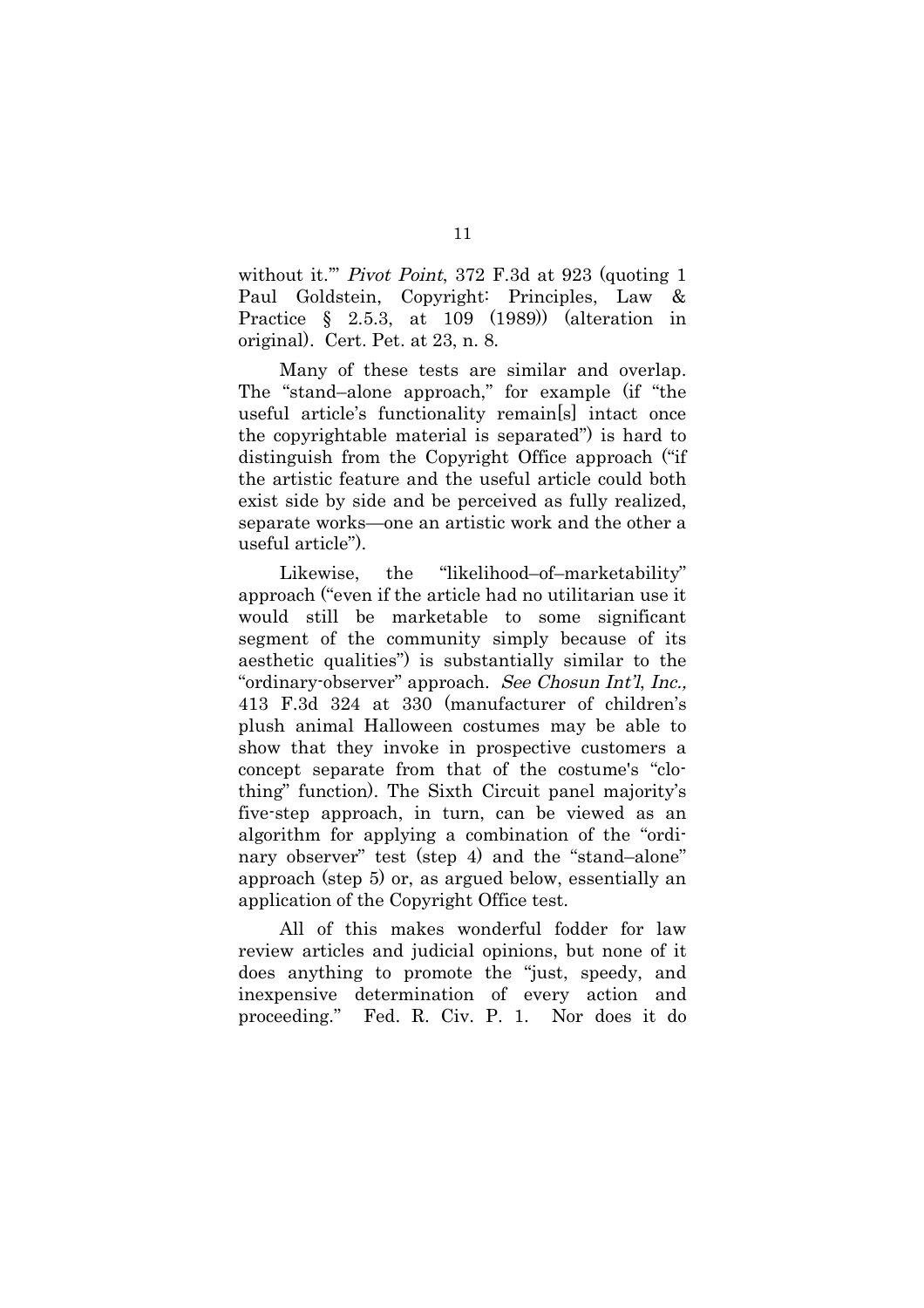anything to advance the interests of innovation in the economy or to promote respect for the rule of law.

In Traffix Devices, Inc. v. Marketing Displays, Inc., 532 U.S. 23 (2001), this Court resolved a conflict among the circuits in discerning a common test for federal trade dress rights. In particular, it did so in the context of a dispute in which "the functional aspect of the design" was at the core. Id. at 26-27. The present case demonstrates more confusion than conflict, but cries out equally for a common test.

### C. The Court Should Adopt the Copyright Office Side-by-Side Approach as the Common Test Nationwide.

For the following three reasons, IPLAC urges adoption of the Copyright Office test for conceptual separability set forth in the COMPENDIUM OF U.S. COPYRIGHT OFFICE PRACTICES III, § 924.2 (2014) as the appropriate test for determining when a feature of a useful article is protectable under Section 101 of the Copyright Act.

First, the Copyright Office test already reflects agreement within the legislative branch of government and between the legislative and judicial branches. It is consistent with the statute and its legislative history, and it conforms to this Court's Mazer v. Stein decision, which introduced to copyright the concept of separability. 347 U.S. 201, 205 (1954). Second, the Copyright Office test reflects the acknowledged authority on copyright, namely the Register of Copyrights. It is the Register's office that is charged with administering and applying the statute on a day-to-day basis and that developed the Compendium. Third, as the Sixth Circuit's decision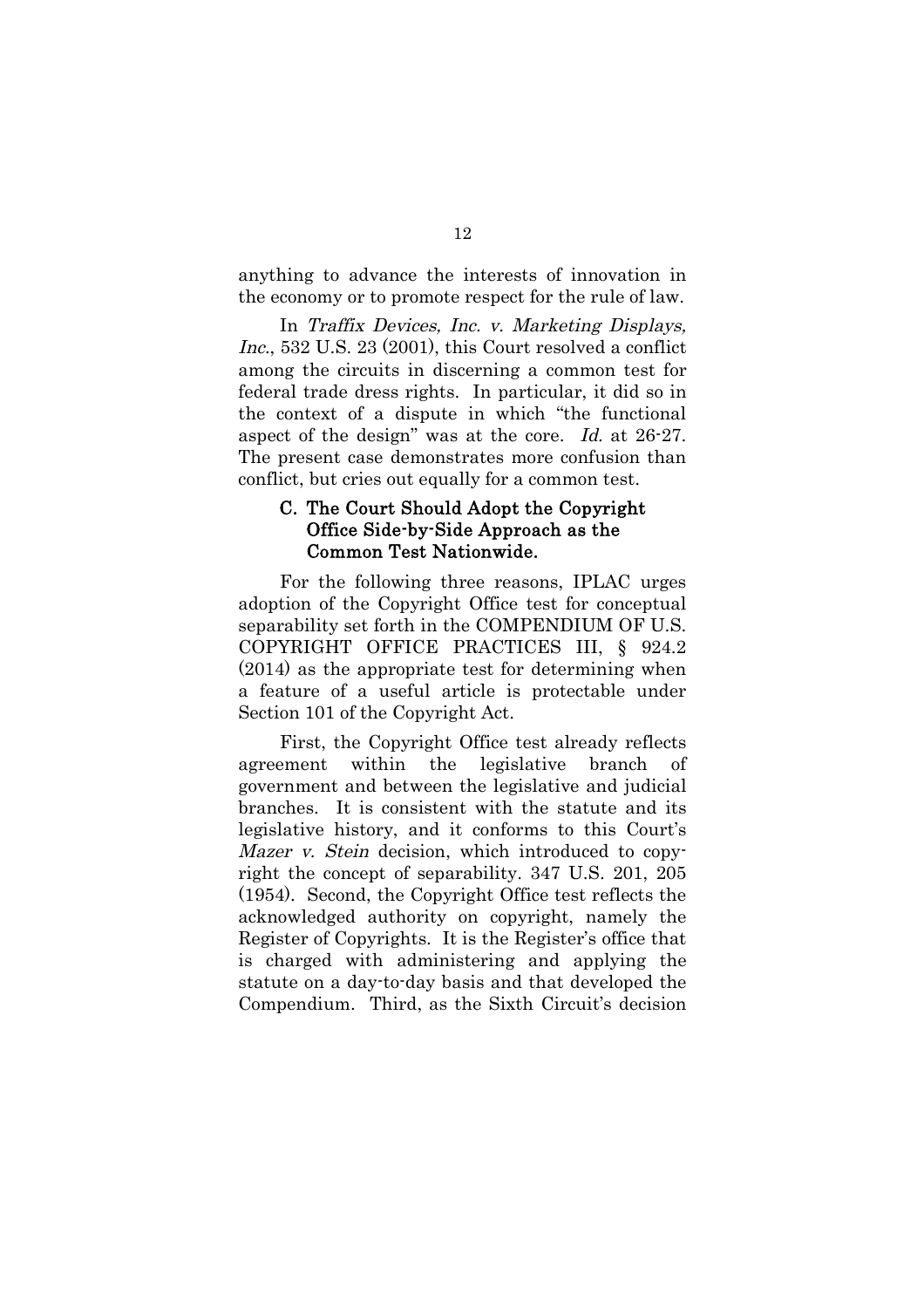below demonstrates, the Copyright Office test is both practical and administrable.

### 1. **The Copyright Office Test Reflects the Judgment of the Legislative and the Judicial Branches of Government.**

The Copyright Office test is consistent with both the Copyright Act and with precedent. It therefore already reflects the judgment of the legislative and the judicial branches of government.

Section 101 of the Copyright Act defines both "pictorial, graphic, and sculptural works" and "useful articles." 17 U.S.C. § 101. It further provides that the design of a useful article shall be considered a "pictorial, graphic, or sculptural work" only if, and to the extent that, such design incorporates "features that can be identified separately from, and are capable of existing independently of" the utilitarian aspects of the article. Id.

The Copyright Office test reflects this statutory distinction perfectly.

Compendium § 924.2(B) defines "conceptual separability" as meaning that "a feature of the useful article is clearly recognizable as a pictorial, graphic, or sculptural work, notwithstanding the fact that it cannot be physically separated from the article by ordinary means" (emphasis added). The key instead is visual or imaginative separation: that is, the ability to exist side by side as fully realized, separate works, one artistic and one useful.

Section 924.2(B) describes this key as follows:

This artistic feature must be capable of being visualized – either on paper or as a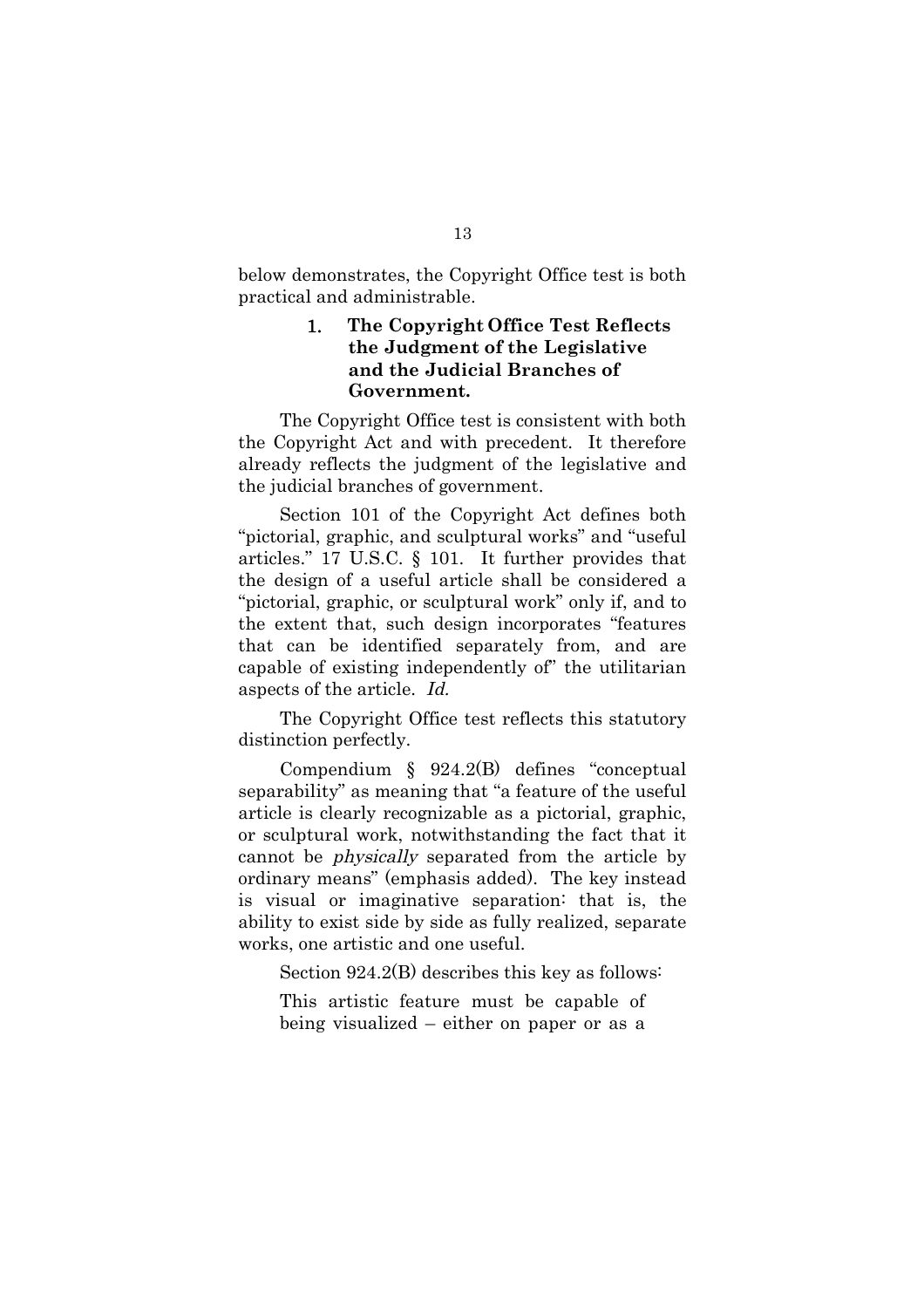free-standing sculpture – as a work of authorship that is independent from the overall shape of the useful article.

In other words, the feature must be imagined separately and independently from the useful article without destroying the basic shape of that article.

A pictorial, graphic, or sculptural feature satisfies this requirement only if the artistic feature and the useful article could both exist side by side and be perceived as fully realized, separate works – one an artistic work and the other a useful article.

Compendium, § 924.2(B) (sub-paragraphing added).

This consistency of language is no accident. The Copyright Office test and the language of the current Act trace their roots to this Court's 1954 Mazer decision, in which the Court upheld the plaintiff's copyrights in dancing figurines that formed the base for table lamps. In holding the statuettes copyrightable, the Court found guidance in Copyright Office practices and then-current (1949) regulations providing for registration of "works of artistic craftsmanship, in so far as their form but not their mechanical or utilitarian aspects are concerned … ." 347 U.S. at 211-214.

As Petitioner points out, the Copyright Office issued a 1959 regulation to accommodate the Court's holding in *Mazer*. Accordingly, design features "which can be identified separately and are capable of existing independently as a work of art … will be eligible for registration." Pet. Brief on Cert, p. 9, citing 37 C.F.R. § 202.10(c) (1959) (revoked after implementation of the 1976 Copyright Act). Thus,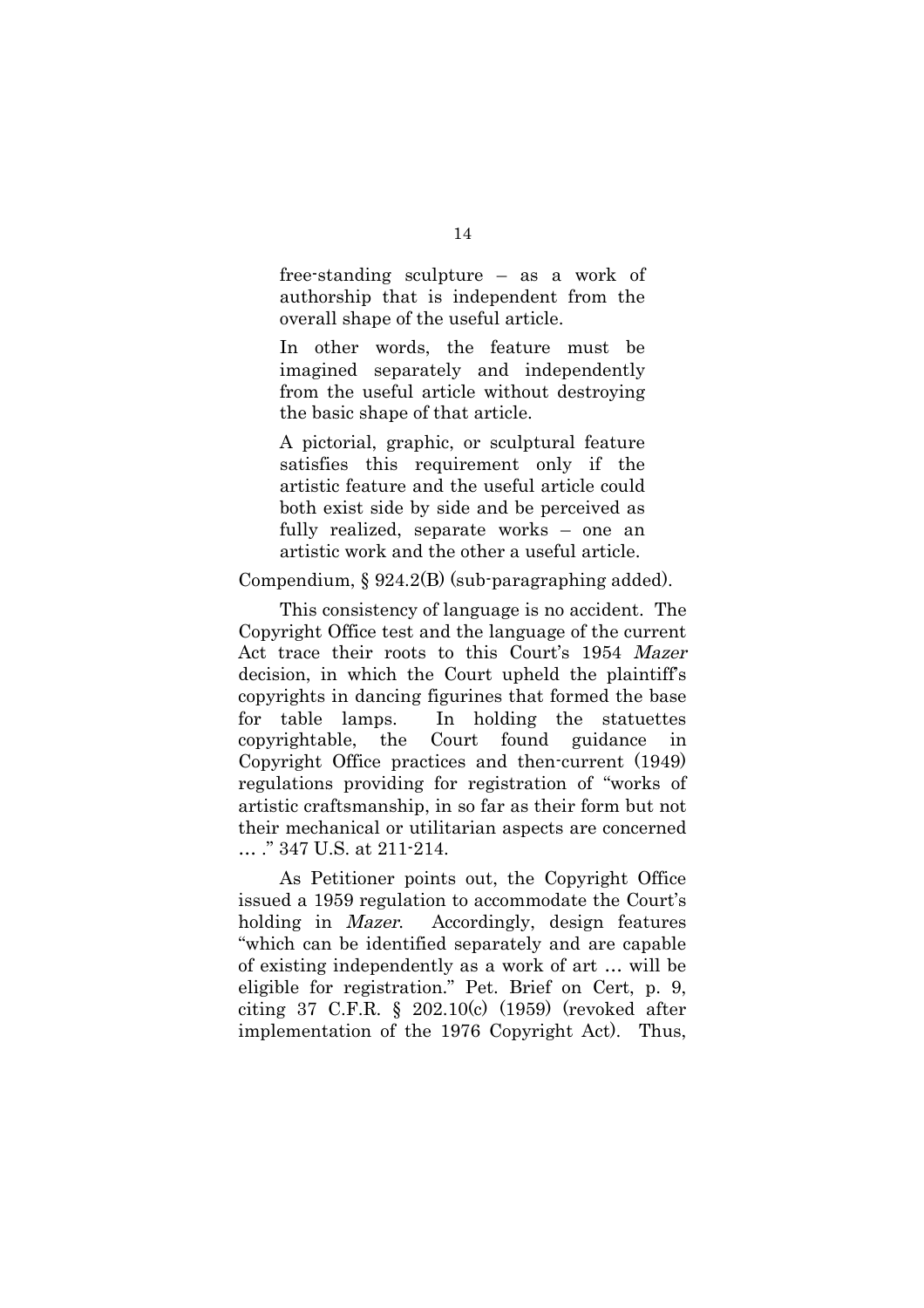Mazer introduced the notion of conceptual separability; the Copyright Office regulations immediately followed; and the statute itself, as quoted above, now incorporates the same language. 17 U.S.C. § 101. The Copyright Office test and Section 101 have "grown up" together, organically and interdependently, in the wake of Mazer. No other conceptual separability test can boast this lineage.

### 2. **The Compendium is The Recognized Authority on Conceptual Separability.**

As this Court has recognized, "to the extent that [such] interpretations have 'the power to persuade'," courts may consider interpretations set forth in administrative manuals and policy statements. Christensen v. Harris County, 529 U.S. 576, 587 (2000) (internal citations omitted).

The Compendium is the Register of Copyrights' administrative manual concerning the Copyright Act and related federal regulations. As such, it "provides expert guidance to copyright applicants, practitioners, scholars, the courts, and members of the general public regarding institutional practices and related principles of law." Compendium, Intr., p. 1. Released recently on December 22, 2014, the Third Edition reflects not only the legal expertise of those within the Copyright Office, but also contributions from practitioners and the broader copyright community. Compendium, Acknowledgements.

Although these policies and practices do not have the force of law, they do explain the legal rationale for determinations by the Copyright Office. Compendium, Intr., p. 2. This is particularly important in circumstances, such as those here, that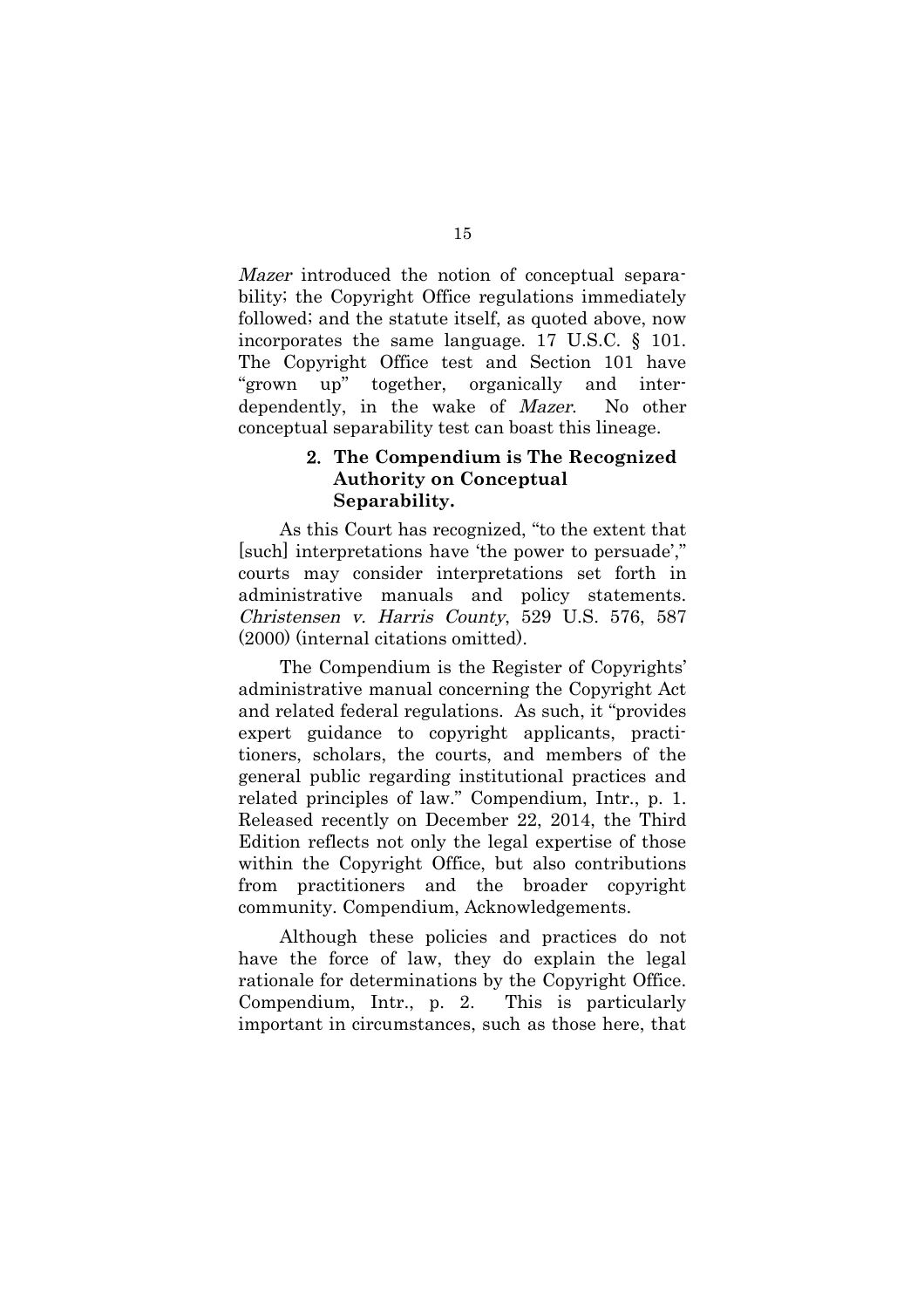lack controlling judicial authority. Accordingly, courts have cited the Compendium in numerous copyright cases over the years, including on the question of conceptual separability. In Inhale, Inc. v. Starbuzz Tobacco, Inc., 755 F.3d 1038 (9th Cir. 2014), for example, the Ninth Circuit found the Compendium (Second Edition) "persuasive" on conceptual separability. Id. at 1041-42. It therefore affirmed the district court's conclusion that the shape of a hookah water container was not copyrightable. Id. See also, Alaska Stock, LLC v. Houghton Mifflin Harcourt Pub. Co., 747 F.3d 673, 684-85 (9th Cir. 2014) (Compendium "persuasive" on database registration requirements); Metro. Regl. Info. Sys., Inc., v. Am. Home Realty Network, Inc., 888 F. Supp. 2d 691, 706-07 (D. Md. 2012) (deferring to Compendium on registration requirements for collective works); Rogers v. Better Bus. Bureau of Metro. Houston, Inc., 887 F. Supp. 2d 722,732 (S.D. Tex. 2012) (Copyright Office policies and manuals entitled to deference given the specialized experience of the agency); McLaren v. Chico's FAS, Inc., 2010 U.S. Dist. LEXIS 120185, at \*\*9-10 (S.D.N.Y. Nov. 9, 2010) (Office's interpretation of the unit of publication regulation "is particularly compelling").

The Court should recognize the Copyright Office test as persuasive by adopting it here and for the future.

### 3. **The Copyright Office Test is Both Administrable and Practical.**

As this Court emphasized recently in choosing the appropriate standard for awarding fees to prevailing parties under Copyright Act § 505, the Court may wish to adopt the "more administrable" of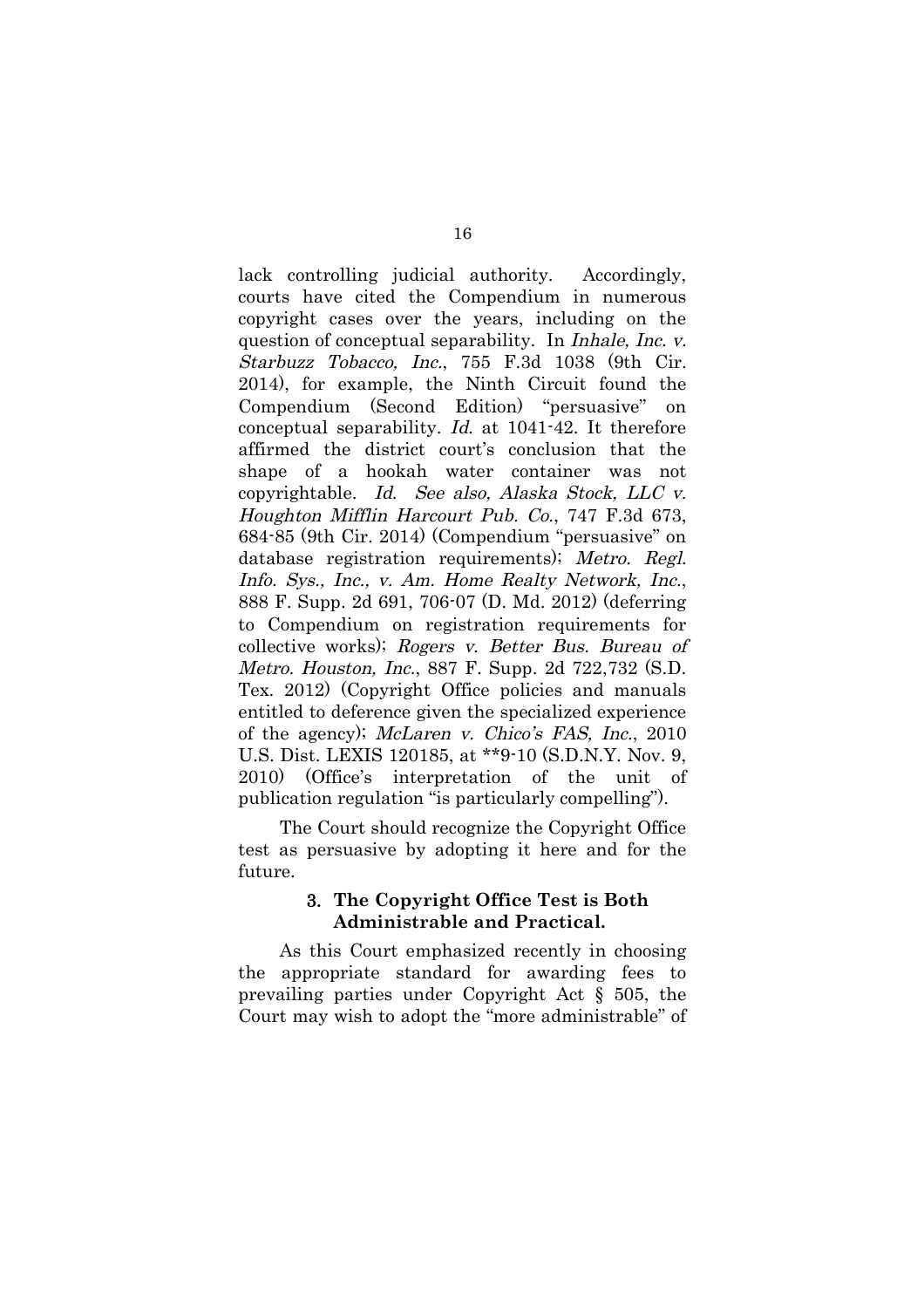alternative approaches. Kirtsaeng v. John Wiley & Sons, Inc., 136 S. Ct. 1979 (2016). As Justice Kagan reasoned in adopting the "objective reasonableness" standard, "[a] district court that has ruled on the merits of a copyright case can easily assess whether the losing party advanced an unreasonable claim or defense." Id. at 1987.

A similar case can be made for the Copyright Office test here. Copyright Office personnel have used the test for decades to evaluate copyright applications, even without the benefit of evidence extrinsic to the application itself. Courts are equally capable of determining whether a design feature can be "identified" separately and "exist" independently of a useful article. In a given case, evidence extrinsic to the application itself may aid in the court's determination. Yet in contrast to tests that might require extrinsic facts for their application (the design-process and likelihood-of-marketability approaches, for example), courts can apply the Copyright Office test regardless of the scope of the trial court record. In the "least evidence" scenario, courts would simply apply the test in the same manner as the Copyright Office—on the basis of the application and deposit material alone.

Finally, the Sixth Circuit's opinion below demonstrates the practicality of the Copyright Office test. After surveying the panoply of tests used by courts and suggested by scholars, the Sixth Circuit determined first that that Varsity's designs qualified as "graphic works" and constituted "useful articles" with "an intrinsic utilitarian function"—namely to "cover the body, wick away moisture, and withstand the rigors of athletic movements." Pet. App. 43a. It then found that it could "identify" graphic features of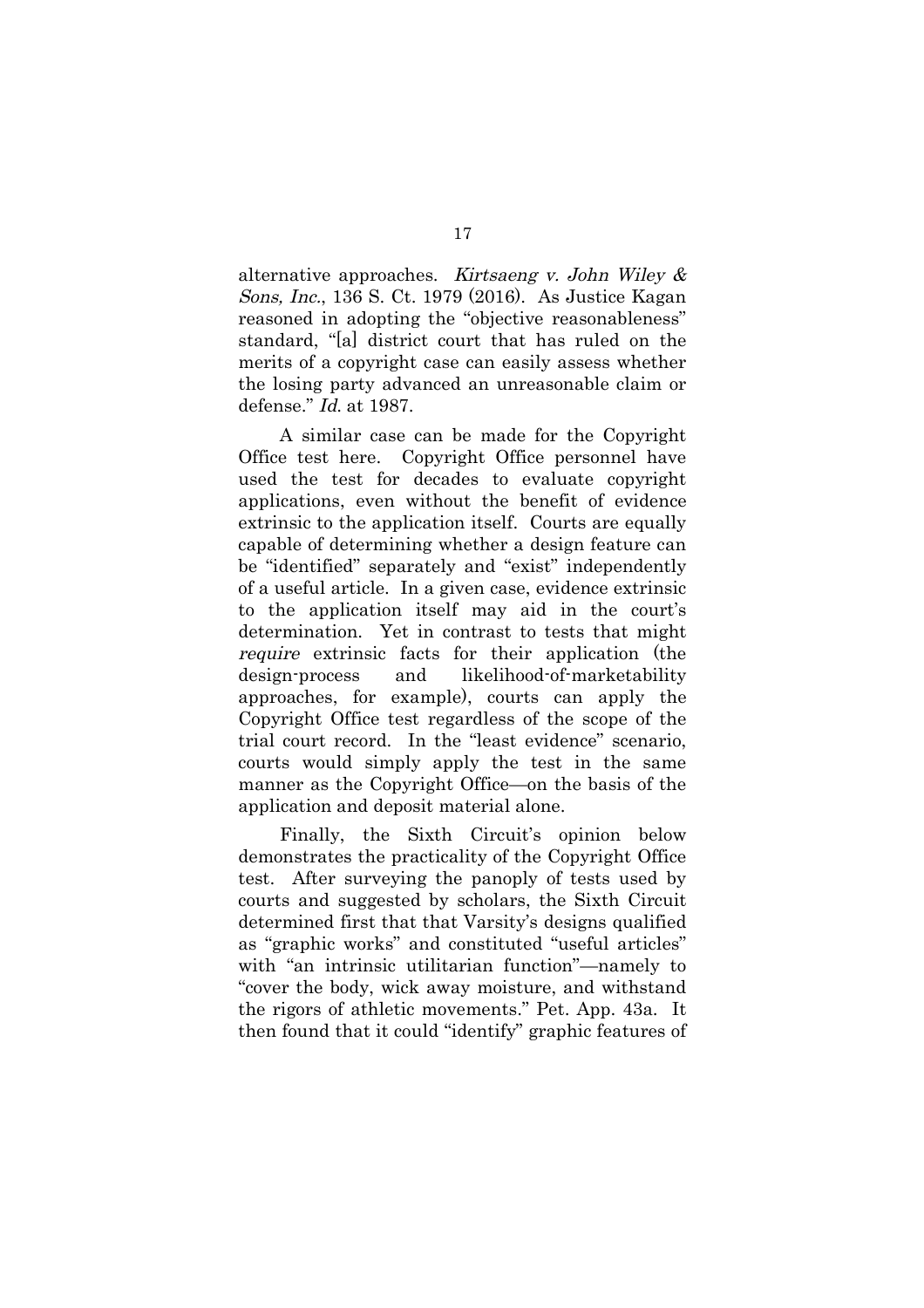Varsity's designs—the arrangement of stripes, chevrons, zigzags, and color blocking— "separately from" the utilitarian aspects of the uniforms. Pet. App. 45a. In doing so, the Sixth Circuit emphasized that Varsity's graphic designs did not enhance the uniforms' functionality as clothing. In particular, it noted that "[a] plain white cheerleading top and plain white skirt still cover the body and permit the wearer to cheer, jump, kick, and flip." Pet. App. 45a.

Consistent with this analysis, the court below found that "a graphic design and a blank cheerleading uniform can appear 'side by side'—one as a graphic design, and one as a cheerleading uniform." Pet. App. 46a. In doing so, the court cited specifically to the Copyright Office test set forth in Compendium III §  $924.2(B)$ . *Id.* To complete its analysis, the Sixth Circuit then asked whether Varsity's designs "exist independently of the utilitarian aspects of a cheerleading uniform," again invoking the Copyright Office test. "We believe they can," the court concluded, noting in part that it could envision Varsity "printing or painting its designs, framing them, and hanging the resulting prints on the wall as art." Pet. App. 46-47a.

In sum, consonant with Kirtsaeng v. John Wiley & Sons, Inc., the Sixth Circuit's substantive analysis below demonstrates the administrability and practicality of the Copyright Office test for conceptual separability. On remand, of course, even assuming Varsity's designs are found protectable and original (a question not before the Court of Appeals), the scope of its copyrights may be so "thin" that Star Athletica does not infringe them.